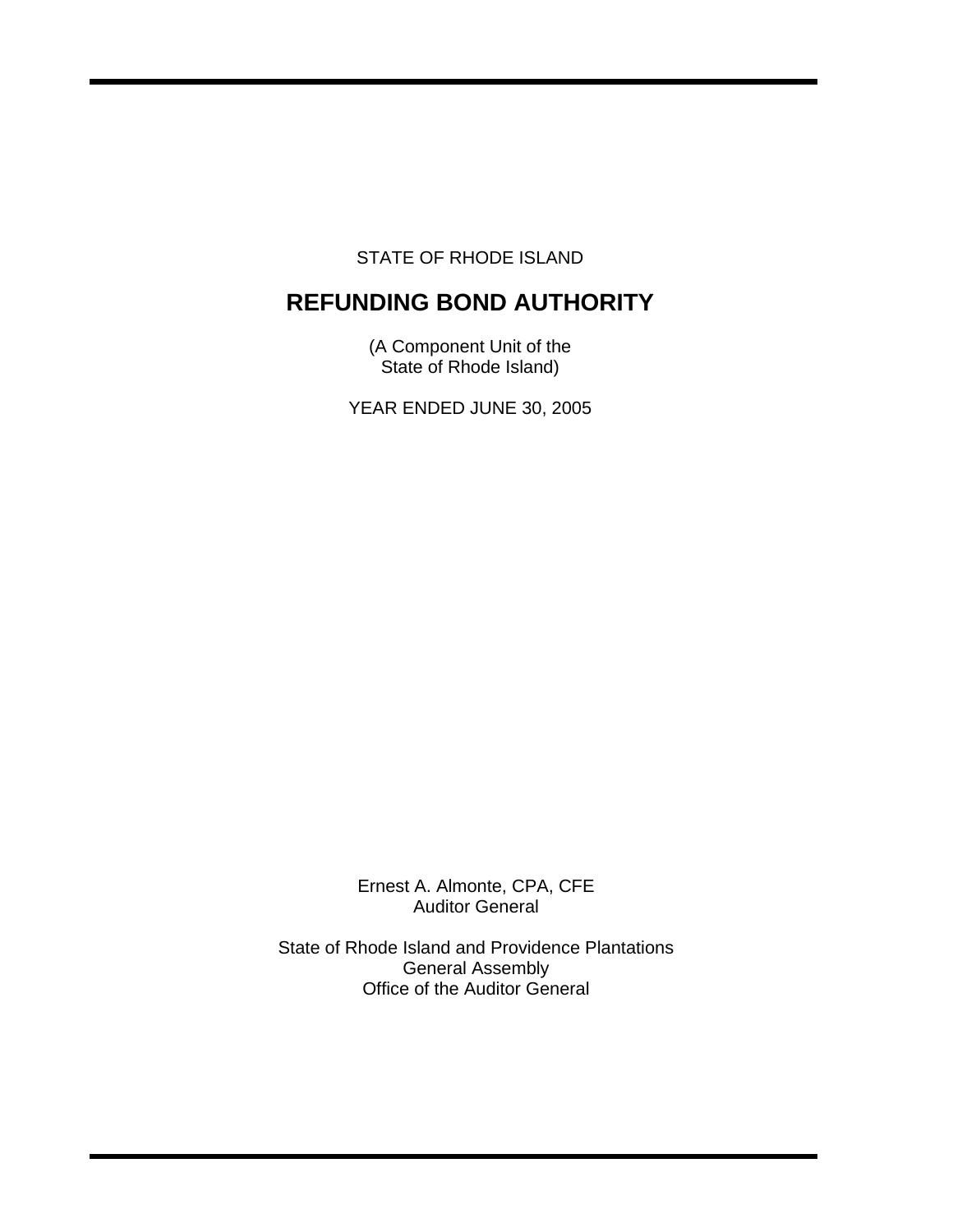

October 7, 2005

## JOINT COMMITTEE ON LEGISLATIVE SERVICES:

SPEAKER William J. Murphy, Chairman

Senator Joseph A. Montalbano Senator Dennis L. Algiere Representative Gordon D. Fox Representative Robert A. Watson

We have completed our audit of the financial statements of the Rhode Island Refunding Bond Authority for the fiscal year ended June 30, 2005 in accordance with Section 35-8.1-10 of the General Laws.

Our reports are contained herein as outlined in the Table of Contents.

Sincerely,

Thest A. Almonte

 Ernest A. Almonte, CPA, CFE Auditor General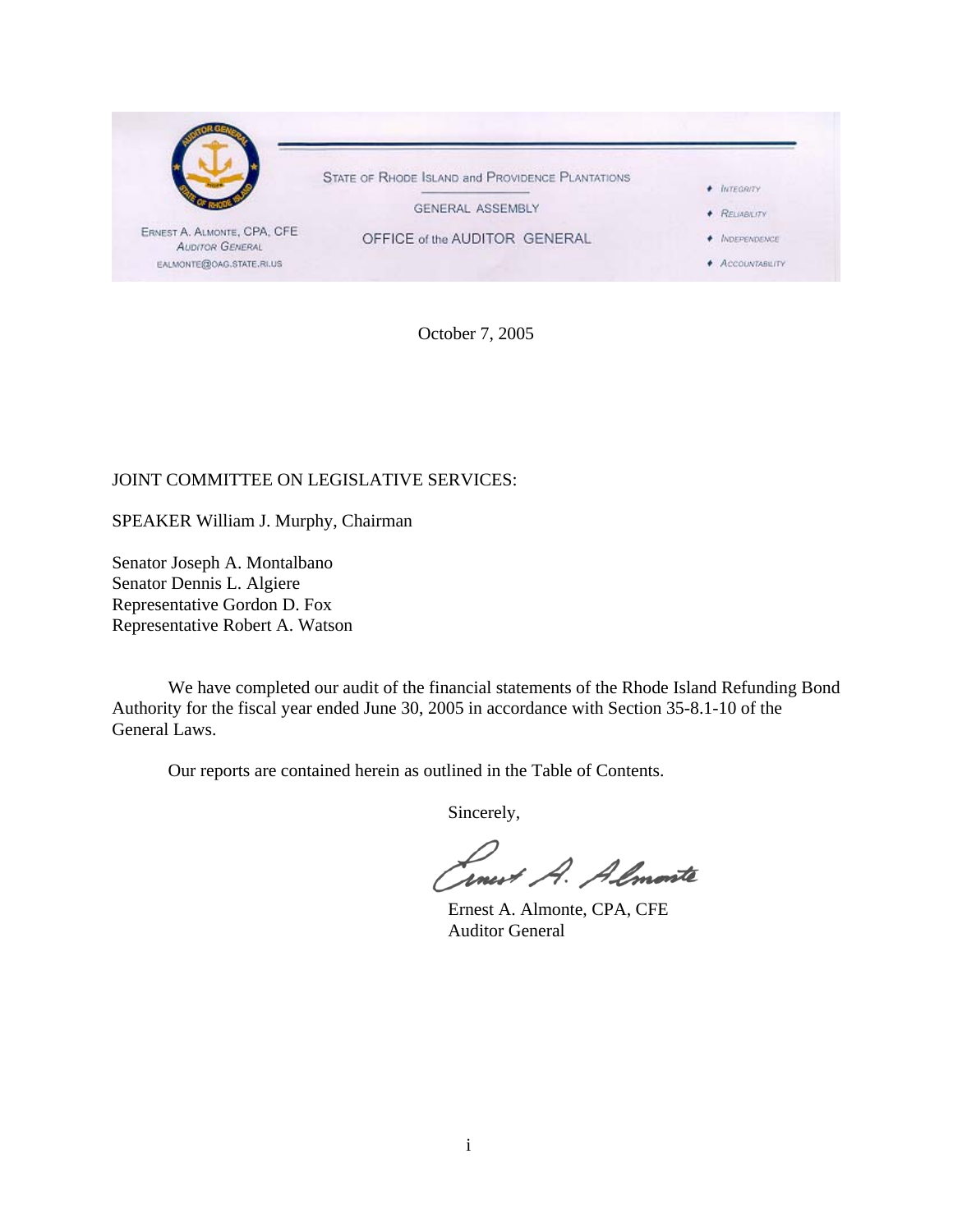## **Rhode Island Refunding Bond Authority**

(A Component Unit of the State of Rhode Island)

**Year Ended June 30, 2005**

## TABLE OF CONTENTS

|         |                                                                                                                                                                                                                                    | Page           |
|---------|------------------------------------------------------------------------------------------------------------------------------------------------------------------------------------------------------------------------------------|----------------|
| I.      | <b>INDEPENDENT AUDITOR'S REPORT</b>                                                                                                                                                                                                | 1              |
| Π.<br>3 | MANAGEMENT'S DISCUSSION AND ANALYSIS                                                                                                                                                                                               |                |
| Ш.      | <b>BASIC FINANCIAL STATEMENTS</b>                                                                                                                                                                                                  |                |
|         | <b>Statement of Net Assets</b>                                                                                                                                                                                                     | 6              |
|         | Statement of Revenues, Expenses and Changes in<br><b>Net Assets</b>                                                                                                                                                                | $\overline{7}$ |
|         | <b>Statement of Cash Flows</b>                                                                                                                                                                                                     | 8              |
|         | <b>Notes to Financial Statements</b>                                                                                                                                                                                               | 9              |
| IV.     | SUPPLEMENTARY INFORMATION                                                                                                                                                                                                          |                |
|         | <b>Combining Statement of Net Assets</b>                                                                                                                                                                                           | 15             |
|         | Combining Statement of Revenues, Expenses and Changes in<br><b>Net Assets</b>                                                                                                                                                      | 16             |
|         | <b>Combining Statement of Cash Flows</b>                                                                                                                                                                                           | 17             |
| V.      | <b>INDEPENDENT AUDITOR'S REPORT ON INTERNAL CONTROL OVER</b><br>FINANCIAL REPORTING AND ON COMPLIANCE AND OTHER MATTERS<br>BASED ON AN AUDIT OF FINANCIAL STATEMENTS PERFORMED IN<br>ACCORDANCE WITH GOVERNMENT AUDITING STANDARDS | 18             |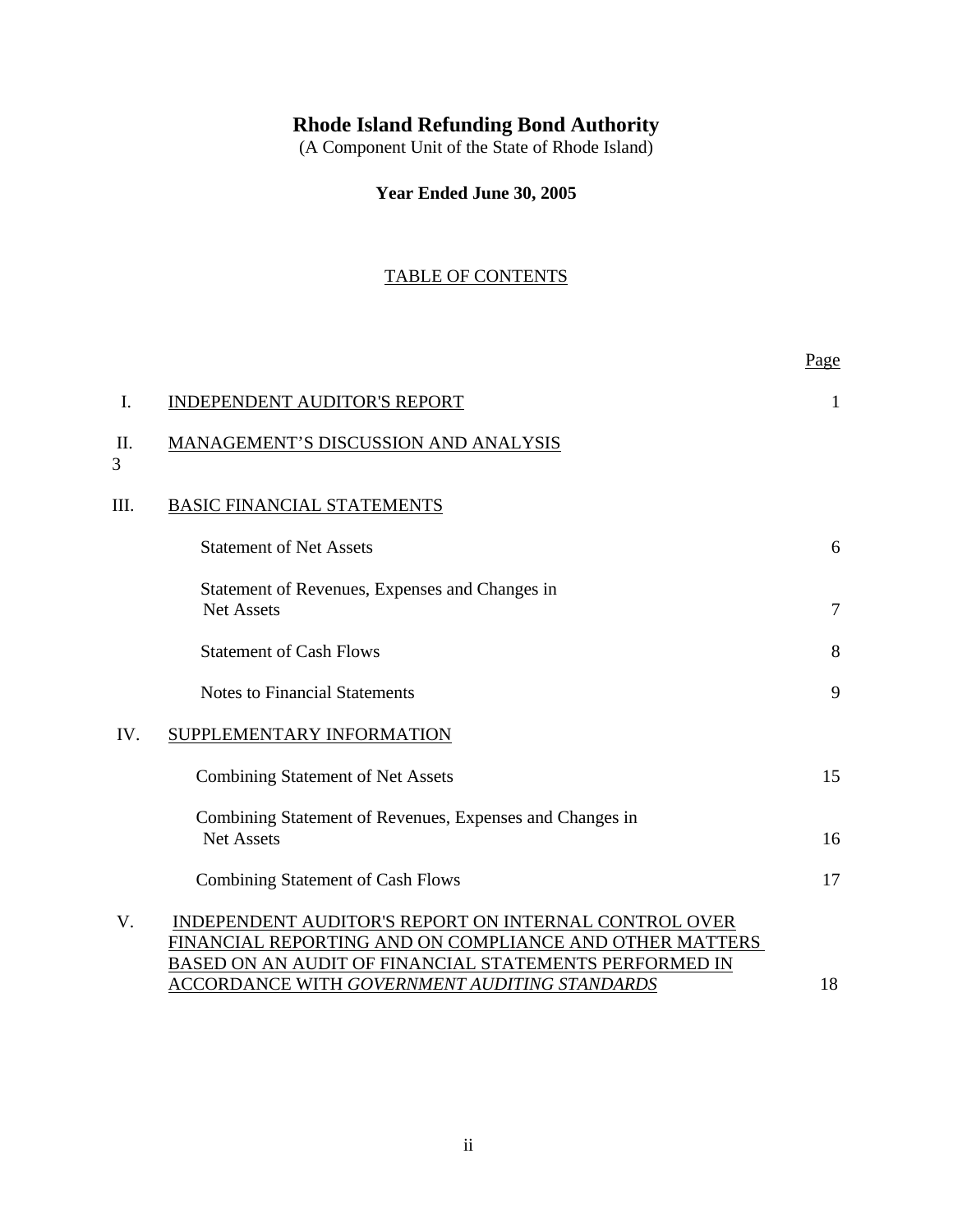

## **INDEPENDENT AUDITOR'S REPORT**

## JOINT COMMITTEE ON LEGISLATIVE SERVICES, GENERAL ASSEMBLY STATE OF RHODE ISLAND AND PROVIDENCE PLANTATIONS:

## BOARD OF DIRECTORS OF THE RHODE ISLAND REFUNDING BOND AUTHORITY:

We have audited the accompanying statement of net assets of the Rhode Island Refunding Bond Authority (the Authority), a component unit of the State of Rhode Island and Providence Plantations, as of June 30, 2005, and the related statements of revenues, expenses and changes in net assets and cash flows for the year then ended. These financial statements are the responsibility of the Authority's management. Our responsibility is to express an opinion on these financial statements based on our audit.

We conducted our audit in accordance with auditing standards generally accepted in the United States of America and the standards applicable to financial audits contained in *Government Auditing Standards,* issued by the Comptroller General of the United States. Those standards require that we plan and perform the audit to obtain reasonable assurance about whether the financial statements are free of material misstatement. An audit includes examining, on a test basis, evidence supporting the amounts and disclosures in the financial statements. An audit also includes assessing the accounting principles used and significant estimates made by management, as well as evaluating the overall financial statement presentation. We believe that our audit provides a reasonable basis for our opinion.

In our opinion, the financial statements referred to above present fairly, in all material respects, the net assets of the Authority as of June 30, 2005, and the changes in its financial position and its cash flows for the year then ended in conformity with accounting principles generally accepted in the United States of America.

As discussed in Note 3, collection of rentals due is dependent upon annual appropriations by the General Assembly of the State of Rhode Island.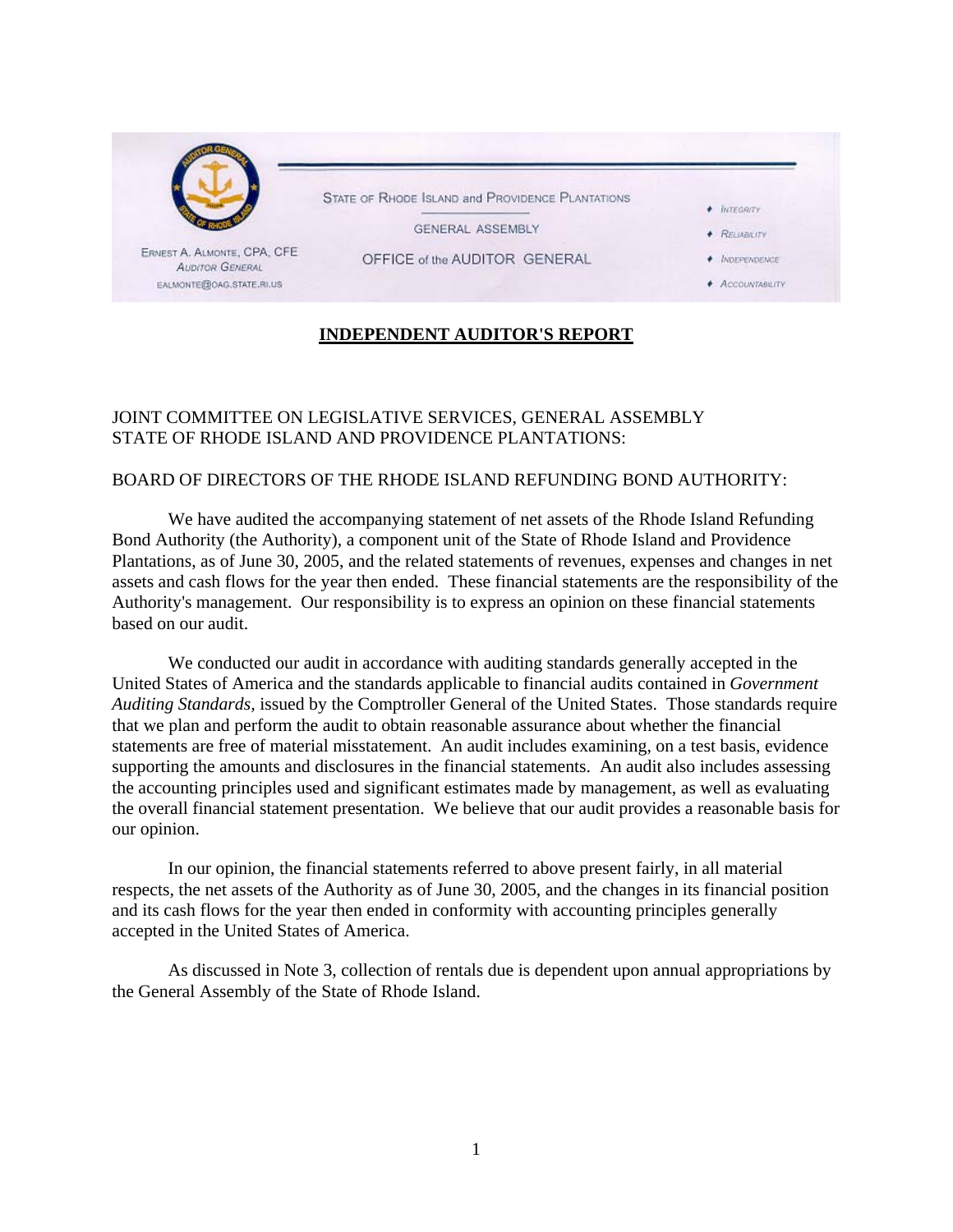JOINT COMMITTEE ON LEGISLATIVE SERVICES, GENERAL ASSEMBLY BOARD OF DIRECTORS OF THE RHODE ISLAND REFUNDING BOND AUTHORITY Page 2

In accordance with *Government Auditing Standards*, we have also issued our report dated October 4, 2005 on our consideration of the Authority's internal control over financial reporting and on our tests of its compliance with certain provisions of laws, regulations, contracts and other matters. The purpose of that report is to describe the scope of our testing of internal control over financial reporting and compliance and the results of that testing, and not to provide an opinion on the internal control over financial reporting or on compliance. That report is an integral part of an audit performed in accordance with *Government Auditing Standards* and should be considered in assessing the results of our audit.

The Management's Discussion and Analysis on pages 3 through 5 is not a required part of the basic financial statements but is supplementary information required by the Governmental Accounting Standards Board. We have applied certain limited procedures, which consisted principally of inquiries of management regarding the methods of measurement and presentation of the required supplementary information. However, we did not audit the information and express no opinion on it.

Our audit was conducted for the purpose of forming an opinion on the basic financial statements taken as a whole. The combining fund statements as listed in the accompanying table of contents are presented for purposes of additional analysis and are not a required part of the basic financial statements. The combing fund statements have been subjected to the auditing procedures applied in the audit of the basic financial statements and, in our opinion, are fairly stated in all material respects in relation to the basic financial statements taken as a whole.

Cinest A. Almonte

 Ernest A. Almonte, CPA, CFE Auditor General

October 4, 2005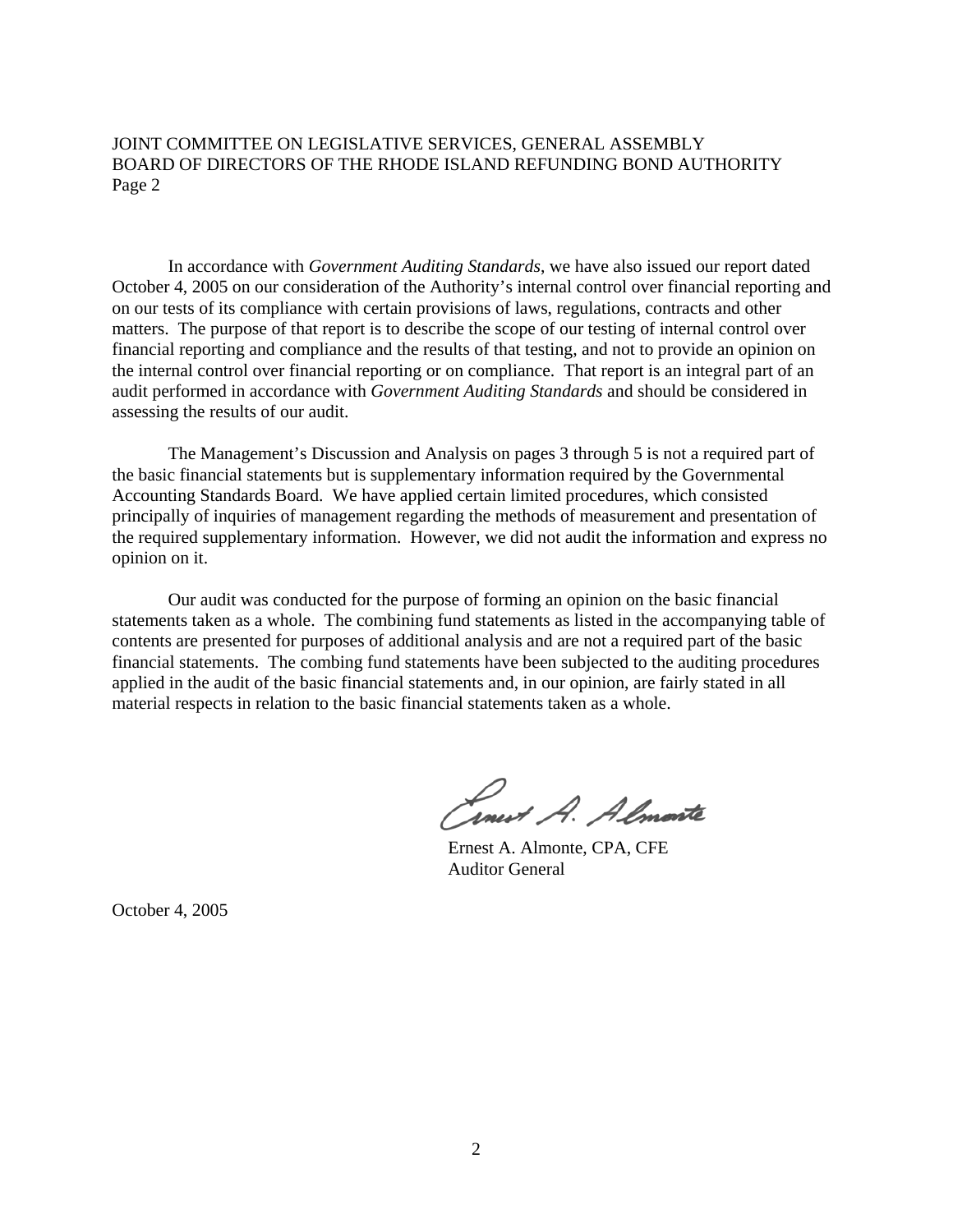(A Component Unit of the State of Rhode Island)

#### **Management's Discussion and Analysis**

Management of the Rhode Island Refunding Bond Authority (Authority) provides this Management's Discussion and Analysis of their financial performance for the readers of the Authority's financial statements. This narrative provides an overview of the Authority's financial activity for the year ended June 30, 2005. This analysis is to be considered in conjunction with the financial statements to provide an objective analysis of the Authority's financial activities based on facts, decisions and conditions currently facing management.

#### Understanding the Authority's Financial Statements

The Authority serves as a financing mechanism for the State of Rhode Island. It was originally created to pay, redeem, or retire all or part of some of the State's general obligation bonds, and it later acquired the functions of the Rhode Island Public Buildings Authority whose purpose was to finance the acquisition, construction and improvement of public facilities through the issuance of revenue bonds. All Authority debt is repaid via annual payments made by the State in amounts equal to debt service requirements. The operating expenses of the authority are also reimbursed by the State.

The Authority is a component unit of the State of Rhode Island and Providence Plantations ("State") and its financial activity is blended into the State's financial statements. In accordance with generally accepted accounting principles, this report consists of a series of financial statements, along with notes to the financial statements. The financial statements immediately follow this discussion and analysis and are designed to highlight the Authority's net assets and changes to those net assets resulting from the Authority's activity.

Multiple funds were established to account for the Authority's activities as required by the underlying bond resolutions. The combining financial statements detail all individual fund activity and are presented beginning on page 15.

### Financial Highlights for the Year Ended June 30, 2005

- Bonds payable at June 30, 2005 decreased \$12,136,743 (13.6 %) when compared to June 30, 2004.
- Rentals due and the amount due from the State at June 30, 2005 decreased \$11,349,295 (12.2 %) when compared to June 30, 2004.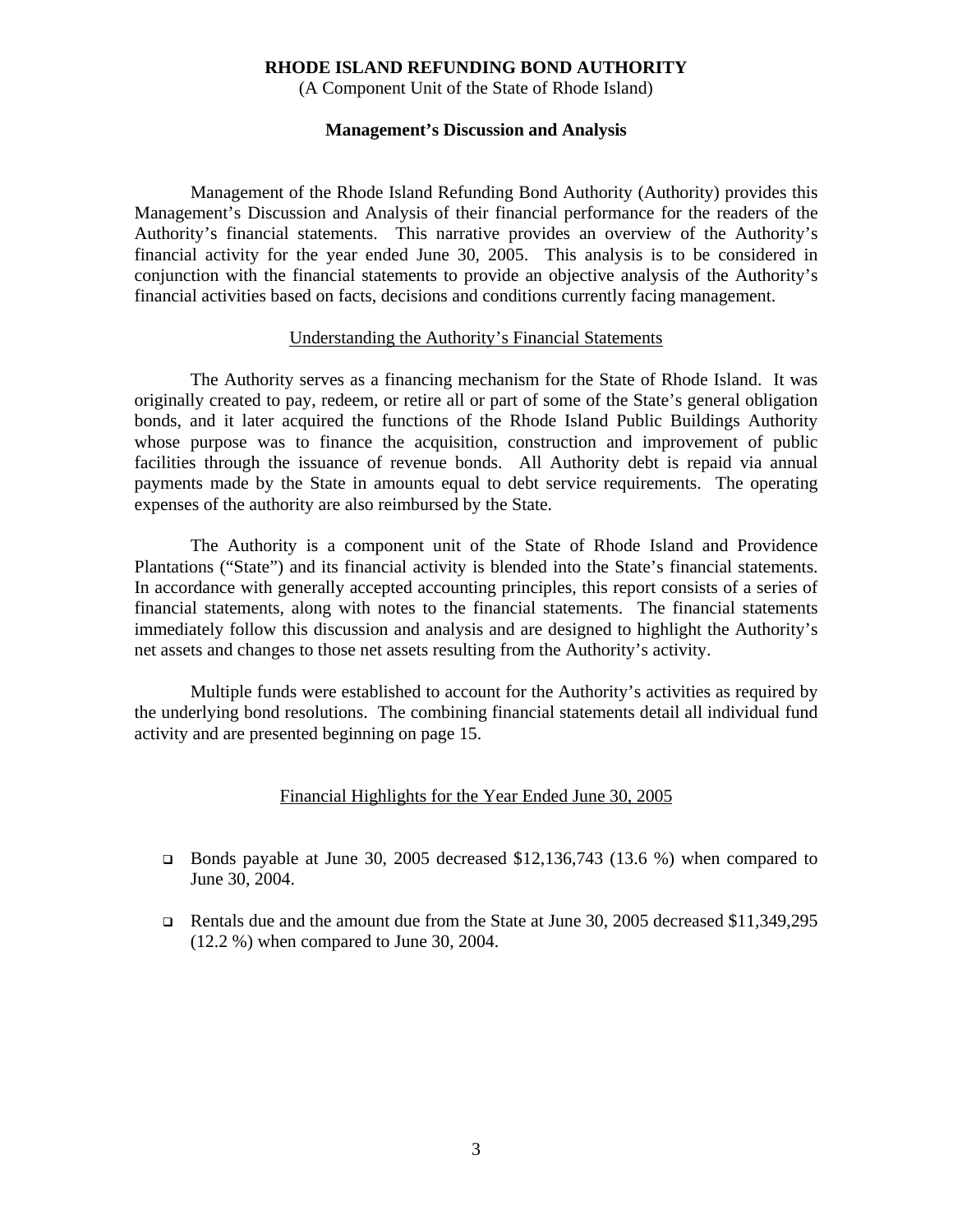(A Component Unit of the State of Rhode Island)

## **Management's Discussion and Analysis**

| <b>Assets, Liabilities and Net Assets</b> |                    |                  |
|-------------------------------------------|--------------------|------------------|
|                                           | June 30, 2005      | June 30, 2004    |
| Assets:                                   |                    |                  |
| Current:                                  |                    |                  |
| Cash, cash equivalents and investments    | \$<br>332,694      | \$<br>822,061    |
| Amounts due from the State                | 15,696,652         | 11,630,520       |
| Noncurrent:                               |                    |                  |
| Amounts due from the State                | 65,981,208         | 81,396,635       |
| Debt issuance costs                       | <u>1,429,016</u>   | 1,836,898        |
|                                           | 83,439,570         | \$<br>95,686,114 |
| Liabilities:                              |                    |                  |
| Current:                                  |                    |                  |
| Accounts payable                          | \$<br>1,114        | \$<br>883        |
| Interest payable                          | 1,401,419          | 1,515,518        |
| Bonds payable                             | 14,295,000         | 10,115,000       |
| Noncurrent:                               |                    |                  |
| Project acquisition promissory notes      | 4,435,076          | 4,435,076        |
| Bonds payable                             | 63,008,628         | 79,325,371       |
|                                           | \$<br>83, 141, 237 | \$<br>95,391,848 |
| Net Assets:                               |                    |                  |
| Unrestricted                              | 298,333            | 294,266          |
| Total net assets                          | 298,333            | 294,266          |
|                                           |                    |                  |

Amounts due from the State approximate the Authority's bonds and notes payable plus current interest payable. Decreases in bonds payable due to scheduled payments of principal cause a similar decrease in amounts due from the State.

| <b>Authority Operations</b>                                                        |                                                       |                                                         |  |  |  |
|------------------------------------------------------------------------------------|-------------------------------------------------------|---------------------------------------------------------|--|--|--|
|                                                                                    | <b>Year Ended</b><br>June 30, 2005                    | <b>Year Ended</b><br>June 30, 2004                      |  |  |  |
| Rental income<br>Other operating revenue<br>Interest expense<br>Operating expenses | \$<br>2,739,124<br>31,614<br>(2,332,543)<br>(439,500) | 2,888,179<br>\$.<br>31,141<br>(2,482,438)<br>(439, 027) |  |  |  |
| Operating income                                                                   | (1,305)                                               | (2,145)                                                 |  |  |  |
| Other income<br>Change in net assets                                               | 5,372<br>4,067                                        | 3,045<br>900                                            |  |  |  |
| Net assets, beginning of year<br>Net assets, end of year                           | 294,266<br>298.333                                    | 293,366<br>294,266                                      |  |  |  |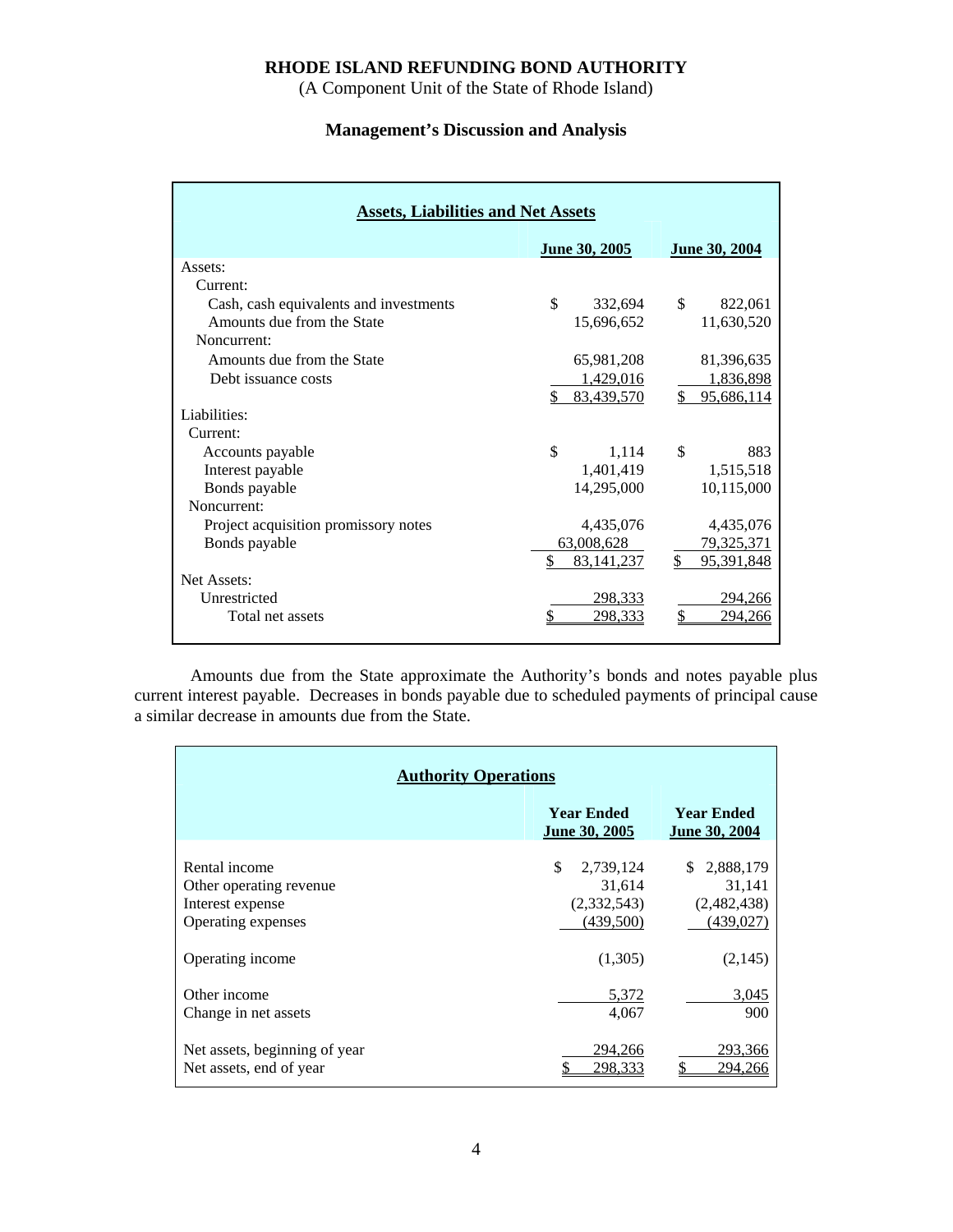(A Component Unit of the State of Rhode Island)

#### **Management's Discussion and Analysis**

The State pays amounts equal to the annual debt service requirements of the Authority and reimburses it for operating and administrative costs. Decreases in rental income and interest expense, compared to 2004, resulted from reductions in bonds payable and related rentals due. Net assets consist of amounts held in the Authority's general fund that accounts for the administrative activities of the Authority. Increases in net assets resulted from investment earnings retained within the Authority's general fund.

#### Future Operations

Debt service payments on the Authority's remaining two bond issues will continue through fiscal 2010 and will require annual payments from the State equal to the required debt service amounts.

#### Contacting the Authority's Financial Management

This discussion and analysis presentation is designed to provide a general overview of the Authority's financial activity. Questions concerning any of the information provided in this report or requests for additional financial information should be addressed to the Deputy General Treasurer for Finance, Office of General Treasurer, 40 Fountain Street, Providence, RI 02903, telephone 401.222.2287.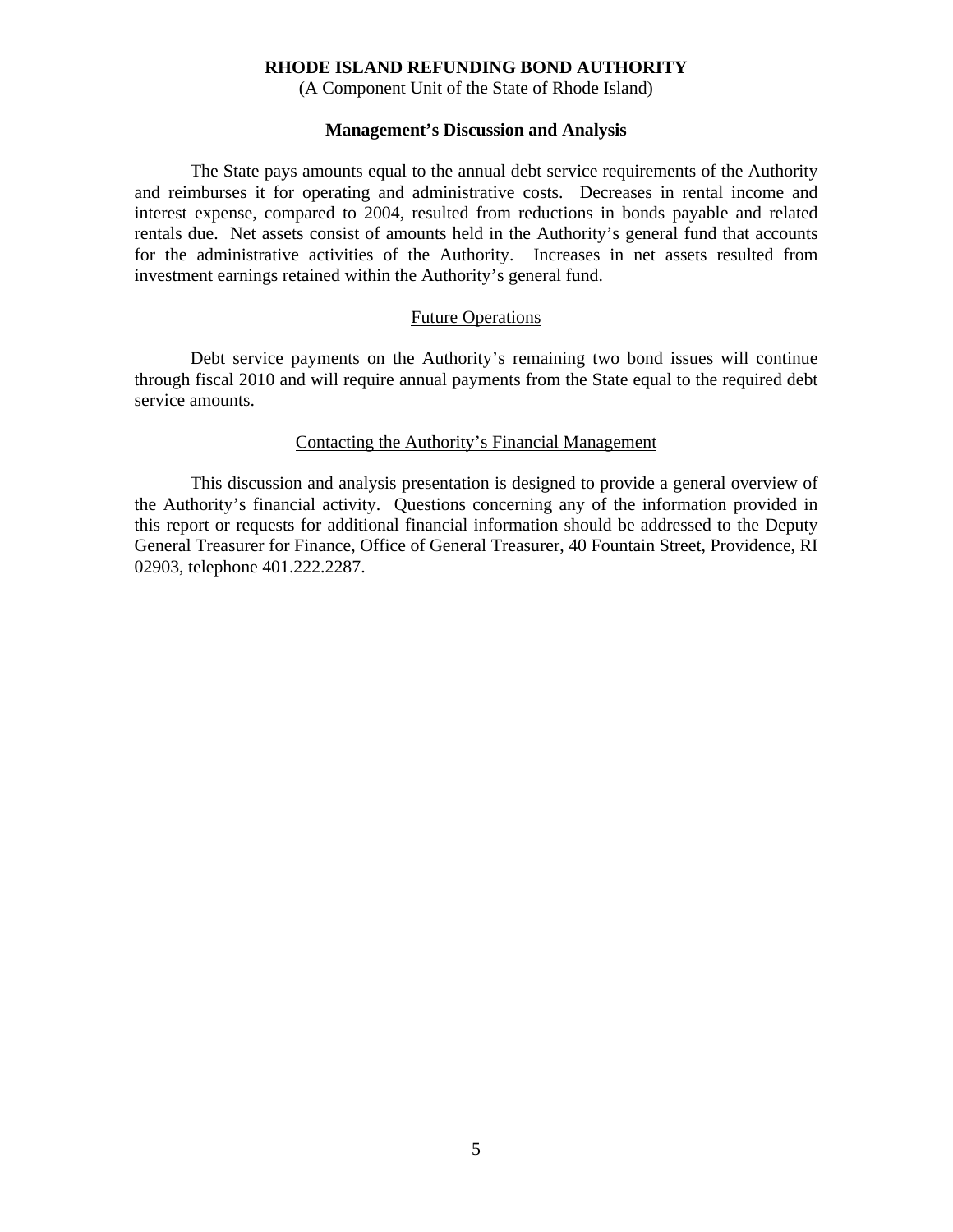## **RHODE ISLAND REFUNDING BOND AUTHORITY (A Component Unit of the State of Rhode Island)**

## **STATEMENT OF NET ASSETS June 30, 2005**

| <b>ASSETS</b>                                   |                          |
|-------------------------------------------------|--------------------------|
| Current assets:                                 |                          |
| Cash and cash equivalents (Note 4)              | \$<br>332,694            |
| Due from State (Note 2)                         | 1,373                    |
| Rentals due (Note 3)                            | 15,695,279               |
| Total current assets                            | 16,029,346               |
| Noncurrent assets:                              |                          |
| Rentals due (Note 3)                            | 65,981,208               |
| Debt issuance costs                             | 1,429,016                |
| Total noncurrent assets                         | 67,410,224               |
| <b>Total assets</b>                             | \$<br>83,439,570         |
| <b>LIABILITIES</b>                              |                          |
| Current liabilities:                            |                          |
| Accounts payable                                | \$<br>1,114<br>1,401,419 |
| Interest payable<br>Bonds payable, net (Note 6) | 14,295,000               |
| Total current liabilities                       | 15,697,533               |
| Noncurrent liabilities:                         |                          |
| Project acquisition promissory notes (Note 5)   | 4,435,076                |
| Bonds payable, net (Note 6)                     | 63,008,628               |
| Total noncurrent liabilities                    | 67,443,704               |
| <b>Total liabilities</b>                        | \$<br>83, 141, 237       |
| <b>NET ASSETS</b>                               |                          |
| Unrestricted (Note 7)                           | 298,333                  |
| <b>Total net assets</b>                         | \$<br>298,333            |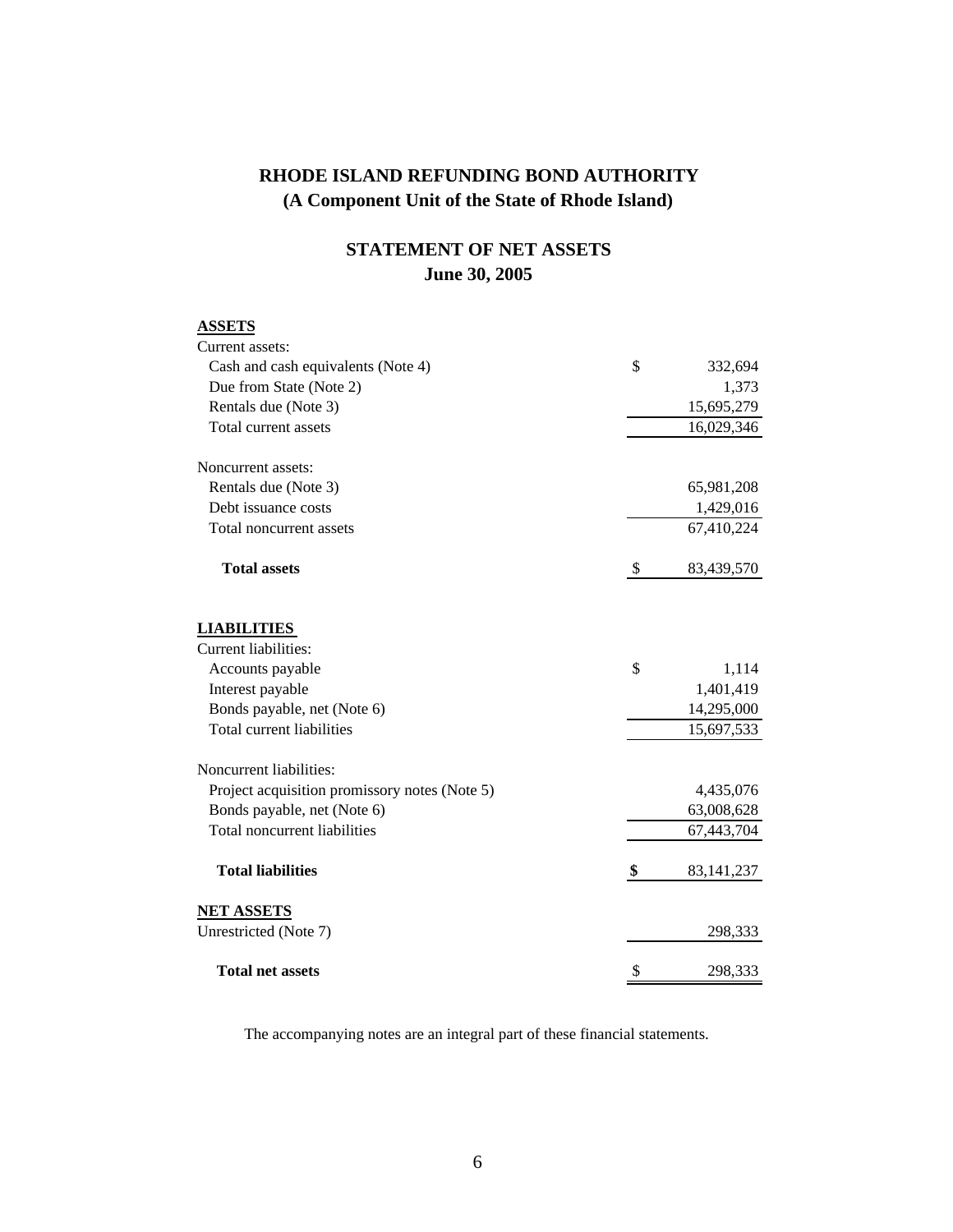## **RHODE ISLAND REFUNDING BOND AUTHORITY (A Component Unit of the State of Rhode Island)**

## **STATEMENT OF REVENUES, EXPENSES AND CHANGES IN NET ASSETS FISCAL YEAR ENDED JUNE 30, 2005**

| <b>Operating revenues</b>           |                 |
|-------------------------------------|-----------------|
| Rental income                       | \$<br>2,739,124 |
| Recovery of administrative costs    | 31,614          |
| <b>Total operating revenues</b>     | 2,770,738       |
| <b>Operating expenses</b>           |                 |
| Interest expense                    | 2,332,543       |
| Amortization of debt issuance costs | 407,886         |
| Personal services                   | 18,882          |
| Trustee fees                        | 7,500           |
| Professional services               | 5,232           |
| <b>Total operating expenses</b>     | 2,772,043       |
| <b>Operating income (loss)</b>      | (1,305)         |
| Nonoperating revenue                |                 |
| Investment income                   | 5,372           |
| <b>Total nonoperating revenue</b>   | 5,372           |
| <b>Change in net assets</b>         | 4,067           |
| Net assets, July 1, 2004            | 294,266         |
| Net assets, June 30, 2005           | 298,333         |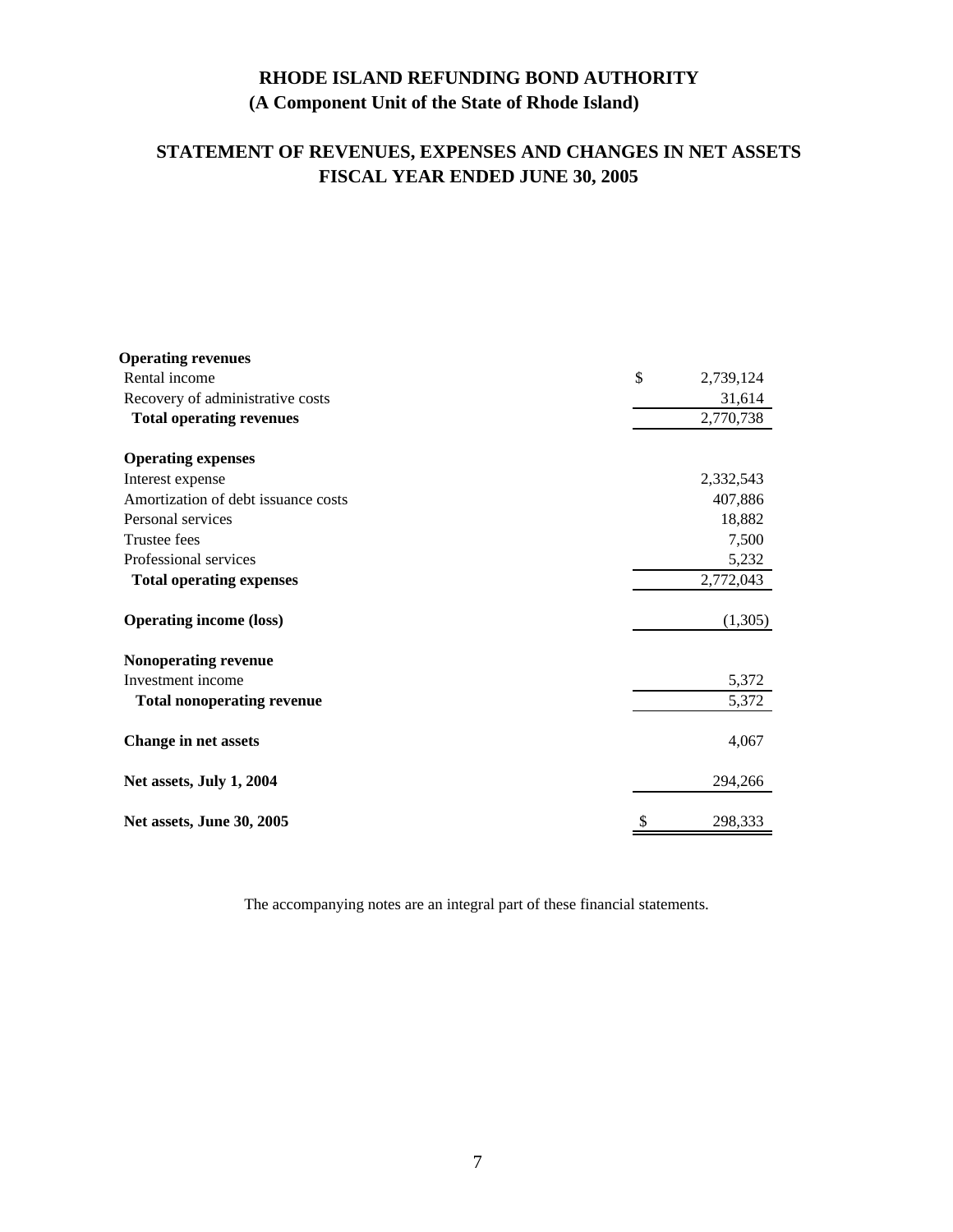## **RHODE ISLAND REFUNDING BOND AUTHORITY (A Component Unit of the State of Rhode Island)**

## **STATEMENT OF CASH FLOWS FISCAL YEAR ENDED JUNE 30, 2005**

# **Cash flows from operating activities:**

| \$<br>Administrative costs<br>31,614<br>13,601,042<br>Rents<br>Cash paid for:<br>Personal services<br>Trustee fees<br>Other goods and services<br>Net cash provided by operating activities<br>13,601,042<br>Cash flows from capital and related financing activities:<br>Principal paid on debt<br>Interest paid on debt<br>Net cash used for capital and related<br>financing activities<br>(14,095,780)<br><b>Cash flows from investing activities:</b><br>Interest received<br>5,371<br>Net cash provided by investing activities<br>5,371<br>Net decrease in cash and cash equivalents<br>(489, 367)<br>Cash and cash equivalents, July 1, 2004<br>822,061<br>Cash and cash equivalents, June 30, 2005<br>S<br>332,694<br>Reconciliation of operating income to net<br>cash provided by operating activities:<br>\$<br><b>Operating loss</b><br><b>Adjustments:</b><br>Amortization of debt issuance costs<br>407,886<br>Amortization of premium, discount, and deferred amount on refunding<br>(2,021,747)<br>Principal paid on debt included in cash flows from<br>capital and related financing activities<br>10,115,000<br>Interest on debt included in cash flows from<br>capital and related financing activities<br>3,980,780<br>Changes in assets and liabilities: | Cash received for: |                |
|---------------------------------------------------------------------------------------------------------------------------------------------------------------------------------------------------------------------------------------------------------------------------------------------------------------------------------------------------------------------------------------------------------------------------------------------------------------------------------------------------------------------------------------------------------------------------------------------------------------------------------------------------------------------------------------------------------------------------------------------------------------------------------------------------------------------------------------------------------------------------------------------------------------------------------------------------------------------------------------------------------------------------------------------------------------------------------------------------------------------------------------------------------------------------------------------------------------------------------------------------------------------------------|--------------------|----------------|
|                                                                                                                                                                                                                                                                                                                                                                                                                                                                                                                                                                                                                                                                                                                                                                                                                                                                                                                                                                                                                                                                                                                                                                                                                                                                                 |                    |                |
|                                                                                                                                                                                                                                                                                                                                                                                                                                                                                                                                                                                                                                                                                                                                                                                                                                                                                                                                                                                                                                                                                                                                                                                                                                                                                 |                    |                |
|                                                                                                                                                                                                                                                                                                                                                                                                                                                                                                                                                                                                                                                                                                                                                                                                                                                                                                                                                                                                                                                                                                                                                                                                                                                                                 |                    |                |
|                                                                                                                                                                                                                                                                                                                                                                                                                                                                                                                                                                                                                                                                                                                                                                                                                                                                                                                                                                                                                                                                                                                                                                                                                                                                                 |                    | (18, 882)      |
|                                                                                                                                                                                                                                                                                                                                                                                                                                                                                                                                                                                                                                                                                                                                                                                                                                                                                                                                                                                                                                                                                                                                                                                                                                                                                 |                    | (7,500)        |
|                                                                                                                                                                                                                                                                                                                                                                                                                                                                                                                                                                                                                                                                                                                                                                                                                                                                                                                                                                                                                                                                                                                                                                                                                                                                                 |                    | (5,232)        |
|                                                                                                                                                                                                                                                                                                                                                                                                                                                                                                                                                                                                                                                                                                                                                                                                                                                                                                                                                                                                                                                                                                                                                                                                                                                                                 |                    |                |
|                                                                                                                                                                                                                                                                                                                                                                                                                                                                                                                                                                                                                                                                                                                                                                                                                                                                                                                                                                                                                                                                                                                                                                                                                                                                                 |                    |                |
|                                                                                                                                                                                                                                                                                                                                                                                                                                                                                                                                                                                                                                                                                                                                                                                                                                                                                                                                                                                                                                                                                                                                                                                                                                                                                 |                    | (10, 115, 000) |
|                                                                                                                                                                                                                                                                                                                                                                                                                                                                                                                                                                                                                                                                                                                                                                                                                                                                                                                                                                                                                                                                                                                                                                                                                                                                                 |                    | (3,980,780)    |
|                                                                                                                                                                                                                                                                                                                                                                                                                                                                                                                                                                                                                                                                                                                                                                                                                                                                                                                                                                                                                                                                                                                                                                                                                                                                                 |                    |                |
|                                                                                                                                                                                                                                                                                                                                                                                                                                                                                                                                                                                                                                                                                                                                                                                                                                                                                                                                                                                                                                                                                                                                                                                                                                                                                 |                    |                |
|                                                                                                                                                                                                                                                                                                                                                                                                                                                                                                                                                                                                                                                                                                                                                                                                                                                                                                                                                                                                                                                                                                                                                                                                                                                                                 |                    |                |
|                                                                                                                                                                                                                                                                                                                                                                                                                                                                                                                                                                                                                                                                                                                                                                                                                                                                                                                                                                                                                                                                                                                                                                                                                                                                                 |                    |                |
|                                                                                                                                                                                                                                                                                                                                                                                                                                                                                                                                                                                                                                                                                                                                                                                                                                                                                                                                                                                                                                                                                                                                                                                                                                                                                 |                    |                |
|                                                                                                                                                                                                                                                                                                                                                                                                                                                                                                                                                                                                                                                                                                                                                                                                                                                                                                                                                                                                                                                                                                                                                                                                                                                                                 |                    |                |
|                                                                                                                                                                                                                                                                                                                                                                                                                                                                                                                                                                                                                                                                                                                                                                                                                                                                                                                                                                                                                                                                                                                                                                                                                                                                                 |                    |                |
|                                                                                                                                                                                                                                                                                                                                                                                                                                                                                                                                                                                                                                                                                                                                                                                                                                                                                                                                                                                                                                                                                                                                                                                                                                                                                 |                    |                |
|                                                                                                                                                                                                                                                                                                                                                                                                                                                                                                                                                                                                                                                                                                                                                                                                                                                                                                                                                                                                                                                                                                                                                                                                                                                                                 |                    |                |
|                                                                                                                                                                                                                                                                                                                                                                                                                                                                                                                                                                                                                                                                                                                                                                                                                                                                                                                                                                                                                                                                                                                                                                                                                                                                                 |                    |                |
|                                                                                                                                                                                                                                                                                                                                                                                                                                                                                                                                                                                                                                                                                                                                                                                                                                                                                                                                                                                                                                                                                                                                                                                                                                                                                 |                    | (1,305)        |
|                                                                                                                                                                                                                                                                                                                                                                                                                                                                                                                                                                                                                                                                                                                                                                                                                                                                                                                                                                                                                                                                                                                                                                                                                                                                                 |                    |                |
|                                                                                                                                                                                                                                                                                                                                                                                                                                                                                                                                                                                                                                                                                                                                                                                                                                                                                                                                                                                                                                                                                                                                                                                                                                                                                 |                    |                |
|                                                                                                                                                                                                                                                                                                                                                                                                                                                                                                                                                                                                                                                                                                                                                                                                                                                                                                                                                                                                                                                                                                                                                                                                                                                                                 |                    |                |
|                                                                                                                                                                                                                                                                                                                                                                                                                                                                                                                                                                                                                                                                                                                                                                                                                                                                                                                                                                                                                                                                                                                                                                                                                                                                                 |                    |                |
|                                                                                                                                                                                                                                                                                                                                                                                                                                                                                                                                                                                                                                                                                                                                                                                                                                                                                                                                                                                                                                                                                                                                                                                                                                                                                 |                    |                |
|                                                                                                                                                                                                                                                                                                                                                                                                                                                                                                                                                                                                                                                                                                                                                                                                                                                                                                                                                                                                                                                                                                                                                                                                                                                                                 |                    |                |
|                                                                                                                                                                                                                                                                                                                                                                                                                                                                                                                                                                                                                                                                                                                                                                                                                                                                                                                                                                                                                                                                                                                                                                                                                                                                                 |                    |                |
|                                                                                                                                                                                                                                                                                                                                                                                                                                                                                                                                                                                                                                                                                                                                                                                                                                                                                                                                                                                                                                                                                                                                                                                                                                                                                 |                    |                |
| Rentals due<br>1,234,527                                                                                                                                                                                                                                                                                                                                                                                                                                                                                                                                                                                                                                                                                                                                                                                                                                                                                                                                                                                                                                                                                                                                                                                                                                                        |                    |                |
| Interest payable<br>(114,099)                                                                                                                                                                                                                                                                                                                                                                                                                                                                                                                                                                                                                                                                                                                                                                                                                                                                                                                                                                                                                                                                                                                                                                                                                                                   |                    |                |
| <b>Total adjustments</b><br>13,602,347                                                                                                                                                                                                                                                                                                                                                                                                                                                                                                                                                                                                                                                                                                                                                                                                                                                                                                                                                                                                                                                                                                                                                                                                                                          |                    |                |
| Net cash provided by operating activities<br>\$<br>13,601,042                                                                                                                                                                                                                                                                                                                                                                                                                                                                                                                                                                                                                                                                                                                                                                                                                                                                                                                                                                                                                                                                                                                                                                                                                   |                    |                |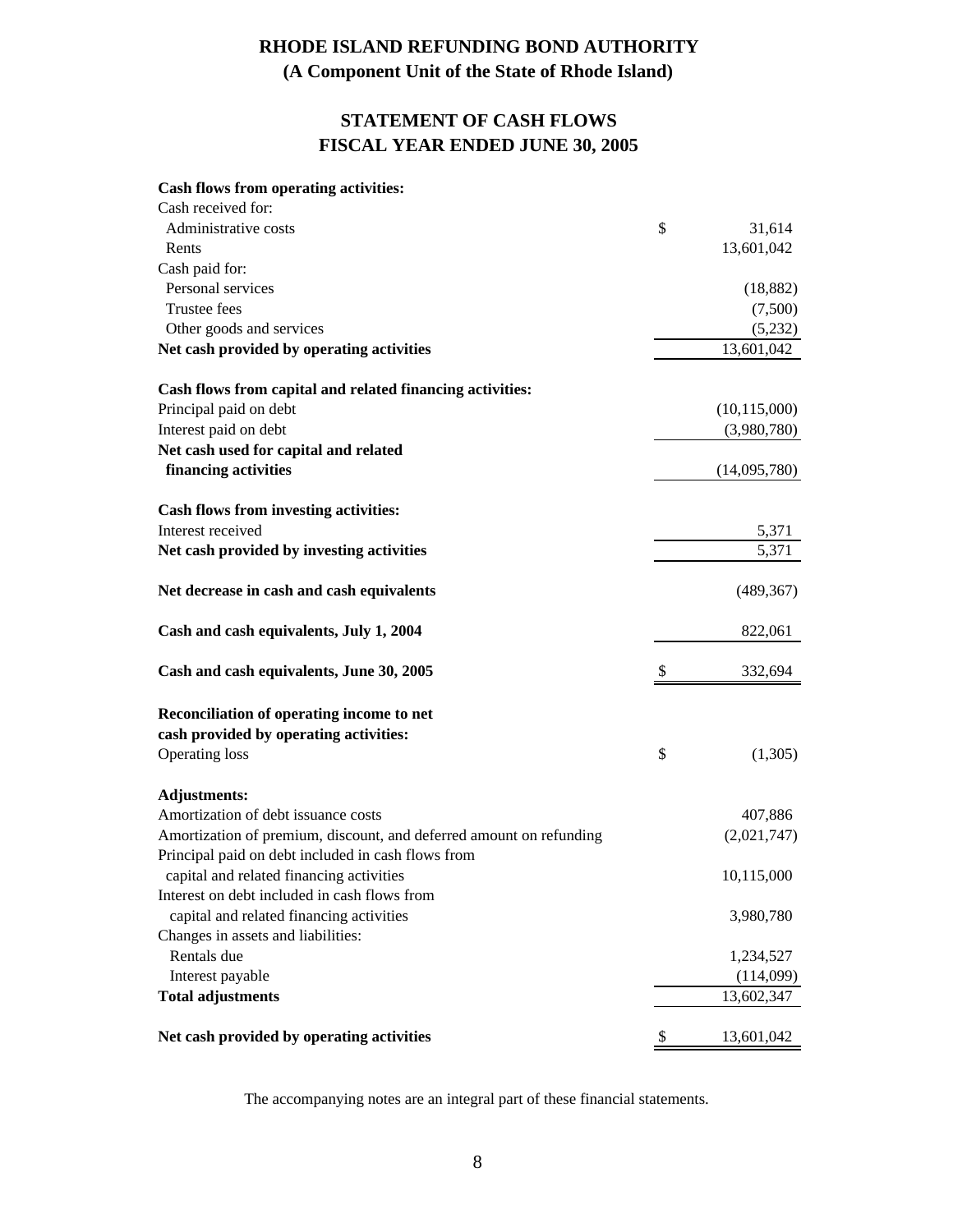(A Component Unit of the State of Rhode Island)

## NOTES TO THE FINANCIAL STATEMENTS Year Ended June 30, 2005

## **1. SUMMARY OF SIGNIFICANT ACCOUNTING POLICIES**

## **Reporting Entity**

The Rhode Island Refunding Bond Authority (Authority) was created and established as a public corporation by Chapter 35-8.1 of the General Laws of the State of Rhode Island. The Authority is authorized to issue bonds, upon the request of the governor and a finding of a financial benefit to the State, for the purpose of loaning money to the State to provide funds to pay, redeem or retire all or a part of the State's General Obligation Bonds dated May 1, 1984 and June 28, 1985.

Chapter 35-8.1 of the General Laws was amended to merge the Rhode Island Public Buildings Authority (RIPBA) into the Authority. On July 1, 1997, the RIPBA ceased to exist as an entity and its functions, powers, rights, duties and liabilities, property and resources, including the bonded indebtedness of the RIPBA were transferred to the Authority. The RIPBA's purpose was to finance the acquisition, construction, and improvement of public facilities and equipment through the issuance of revenue bonds financed solely from revenues derived under lease agreements with various governmental entities.

 The Authority is a component unit of the State of Rhode Island and Providence Plantations for financial reporting purposes. The financial statements of the Authority are blended into the State of Rhode Island's financial statements.

## **Basis of Presentation**

The accounts of the Authority are maintained in accordance with the principles of "Fund Accounting". Funds have been established as required by various bond resolutions or for certain operating purposes to observe limitations and restrictions placed on the use of resources available to the Authority. For financial reporting purposes, the various accounts of the Authority have been combined and inter-fund transactions have been eliminated.

Two funds are used to account for the operations of the Authority as described below:

 **General Fund** - accounts for the administrative operating activities of the former Rhode Island Public Buildings Authority.

 **Bond Fund** - accounts for revenue bonds and notes payable issued by the former Rhode Island Public Buildings Authority, rentals due from the State, the receipt of rental income, and the payment and amortization of debt issuance costs. The Bond Fund is a consolidation of funds required by various bond resolutions (Debt Service Fund and Cost of Issuance Fund).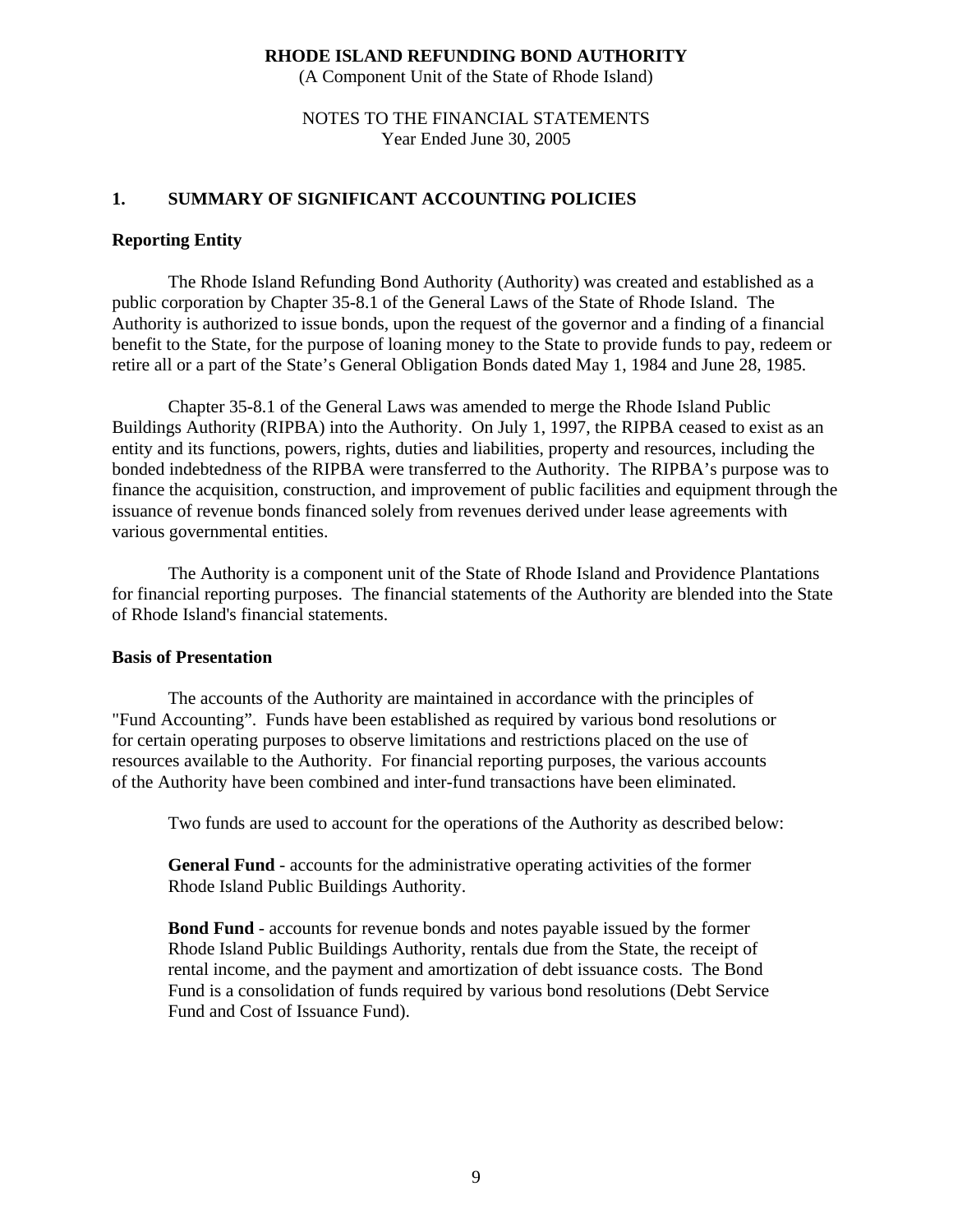(A Component Unit of the State of Rhode Island)

## NOTES TO THE FINANCIAL STATEMENTS Year Ended June 30, 2005

## **1. SUMMARY OF SIGNIFICANT ACCOUNTING POLICIES (continued)**

#### **Basis of Accounting**

The financial statements of the Authority have been prepared on the accrual basis of accounting. The Governmental Accounting Standards Board (GASB) is responsible for establishing generally accepted accounting principles for governmental, proprietary fund type activities. In accordance with GASB Statement No. 20, in the absence of specific guidance from a GASB pronouncement, pronouncements of the Financial Accounting Standards Board (FASB) issued on or before November 30, 1989 have been followed.

#### **Use of Estimates**

 The preparation of financial statements in conformity with generally accepted accounting principles requires management to make estimates and assumptions that affect the reported amounts of assets and liabilities at the date of the financial statements. Estimates also affect the reported amounts of revenues and expenses during the reporting period. Actual results could differ from those estimates.

#### **Income Taxes**

The Authority is exempt from Federal and State income taxes.

#### **Operating revenues and expenses**

The Authority considers rental payments, recovery of administrative costs, interest expense and amortization of debt issuance costs to be operating revenues and expenses since they relate to the Authority's principle functional activity.

#### **Investment Income**

Interest earned on investments is recognized as income in the fund in which the investments are held. In accordance with each bond series or resolution, this interest may periodically be transferred to the Bond Fund and be used to reduce future rental payments from the State of Rhode Island.

#### **Cash and Cash Equivalents**

 The Authority considers all highly liquid investments with a maturity of three months or less when purchased to be cash equivalents.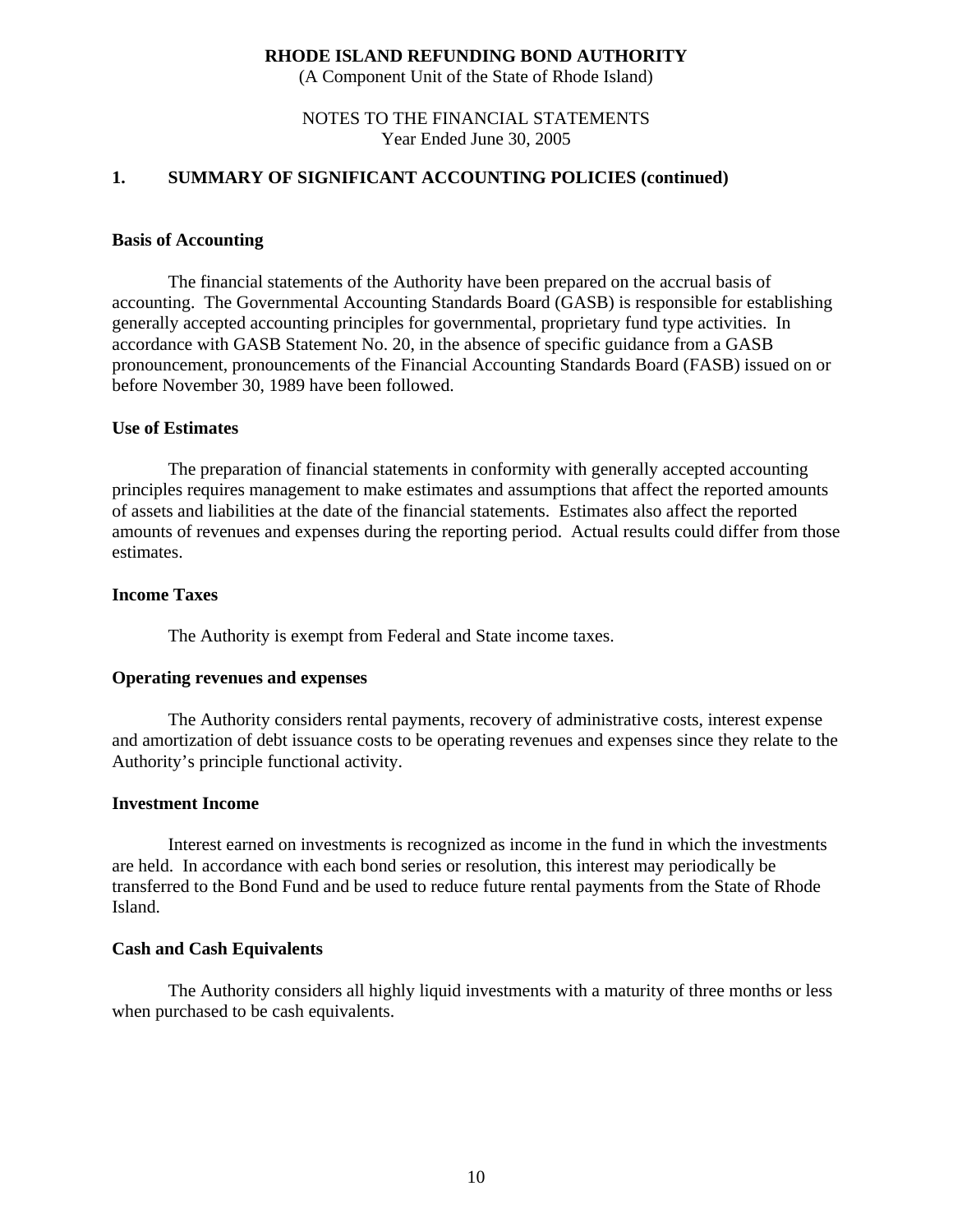(A Component Unit of the State of Rhode Island)

NOTES TO THE FINANCIAL STATEMENTS Year Ended June 30, 2005

## **1. SUMMARY OF SIGNIFICANT ACCOUNTING POLICIES (continued)**

#### **Debt Issuance Costs**

 Debt issuance costs represent the costs of issuance of the revenue bonds and are reflected as an asset on the financial statements. These costs are amortized on a straight-line basis over the life of the bonds. Debt issuance costs associated with defeased bonds are deferred and amortized over the remaining life of the old debt or the life of the new debt, whichever is shorter.

## **Bond Discounts and Premiums**

 Bond discounts and premiums on revenue bonds are recorded as an offset/addition, respectively, to the outstanding revenue bonds payable. Bond discounts and premiums are amortized using the effective interest method over the life of the bonds. Bond discounts and premiums associated with defeased bonds are deferred and amortized over the remaining life of the old debt or the life of the new debt, whichever is shorter.

## **Investments**

 Investments are recorded in the financial statements at fair value, except that, in accordance with GASB Statement No. 31, the Authority reports money market investments, having a remaining maturity of one year or less at time of purchase at amortized cost, provided that the fair value of those investments is not significantly affected by the impairment of the credit standing of the issuer or by other factors.

## **Newly effective accounting pronouncement**

The Authority has implemented GASB Statement No. 40 *Deposit and Investment Risk Disclosures.* 

## **Changes in classification and presentation**

 Certain changes in presentation and classification have been made in the Authority's financial statements.

## **2. DUE FROM STATE**

Due from the State includes any unreimbursed administrative expenses of the Authority.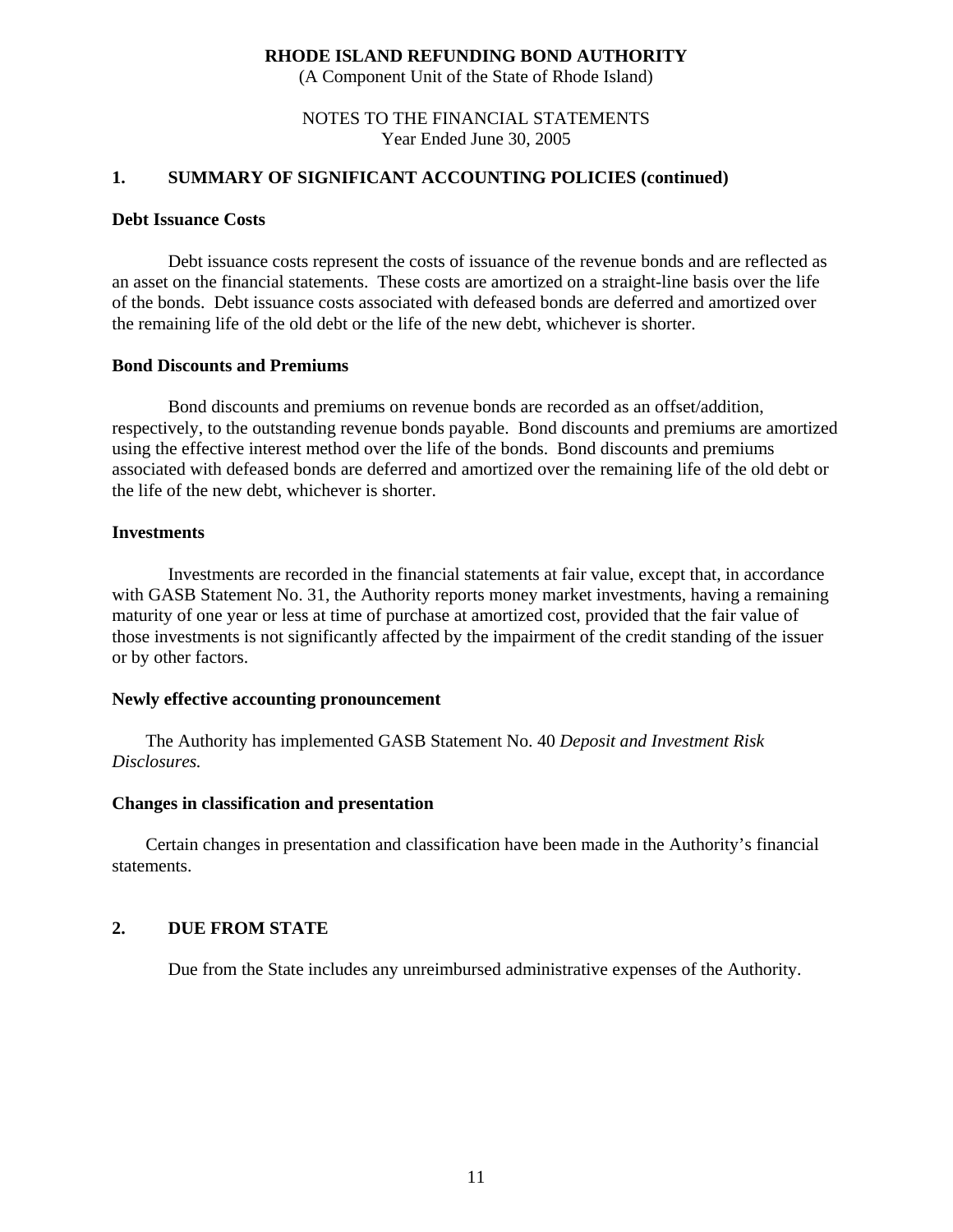(A Component Unit of the State of Rhode Island)

## NOTES TO THE FINANCIAL STATEMENTS Year Ended June 30, 2005

## **3. RENTALS DUE**

Rentals due represent amounts payable by the State pursuant to agreements for projects leased by the former Rhode Island Public Buildings Authority. Annual rental payments made by the State to the Authority are equal to the interest and annual principal payment on bonds and notes issued by the Authority (RIPBA), amortization of bond issuance costs and certain administrative expenses of the Authority.

The Authority uses a method similar to the financing method to account for rentals from long-term lease agreements. Under this method, the aggregate amount of rentals due for the repayment of the bond and note principal plus current accrued interest are recorded as rentals due for payment of principal and interest on bonds and notes.

The obligation of the State to make payments to the Authority under various lease agreements is subject to and dependent upon appropriations being made from time to time by the General Assembly of the State for such purpose.

## **4. CASH, CASH EQUIVALENTS AND INVESTMENTS**

Permitted investments of the Authority are defined by the various bond resolutions governing the Authority's outstanding bonded indebtedness. In general, the Authority may invest in direct obligations of the United States of America, obligations of federal agencies which are backed by the full faith and credit of the United States of America, obligations of certain federal agencies which are not fully guaranteed by the United States of America, dollar denominated deposit accounts, federal funds and banker's acceptances with domestic commercial banks bearing the highest rating by national rating agencies, commercial paper bearing the highest rating by national rating agencies, and highly rated money market funds and municipal or state obligations. Other investments may be permissible with permission of the insurer of the Authority's bonds.

The Authority's cash and cash equivalent investments at June 30, 2005 consisted of one money market mutual fund which invests exclusively in short-term U.S. Treasury obligations and repurchase agreements secured by U.S. Treasury obligations. The money market mutual fund was rated Aaa by Moody's and AAAm by Standard & Poor's. The average maturity of the money market mutual fund's portfolio was 8 days at June 30, 2005. The carrying amount and fair value of the Authority's cash equivalent investments at June 30, 2005 was \$332,694.

## **5. PROJECT ACQUISITION PROMISSORY NOTES**

 Project acquisition promissory (PAP) notes represent the Authority's obligation to the State for certain land and improvements acquired for projects financed by the Authority. Such notes require semi-annual interest payments but are payable as to principal only when the State shall have exercised its right to purchase a specific project under the lease agreement(s). The payment of principal and interest on each PAP note is payable solely from the rent paid by the State for leased projects. The Authority has covenanted to credit to the State any and all rent designated as Project Acquisition Promissory Note Payments accruing to the Authority under the agreements.

## **6. BONDS PAYABLE**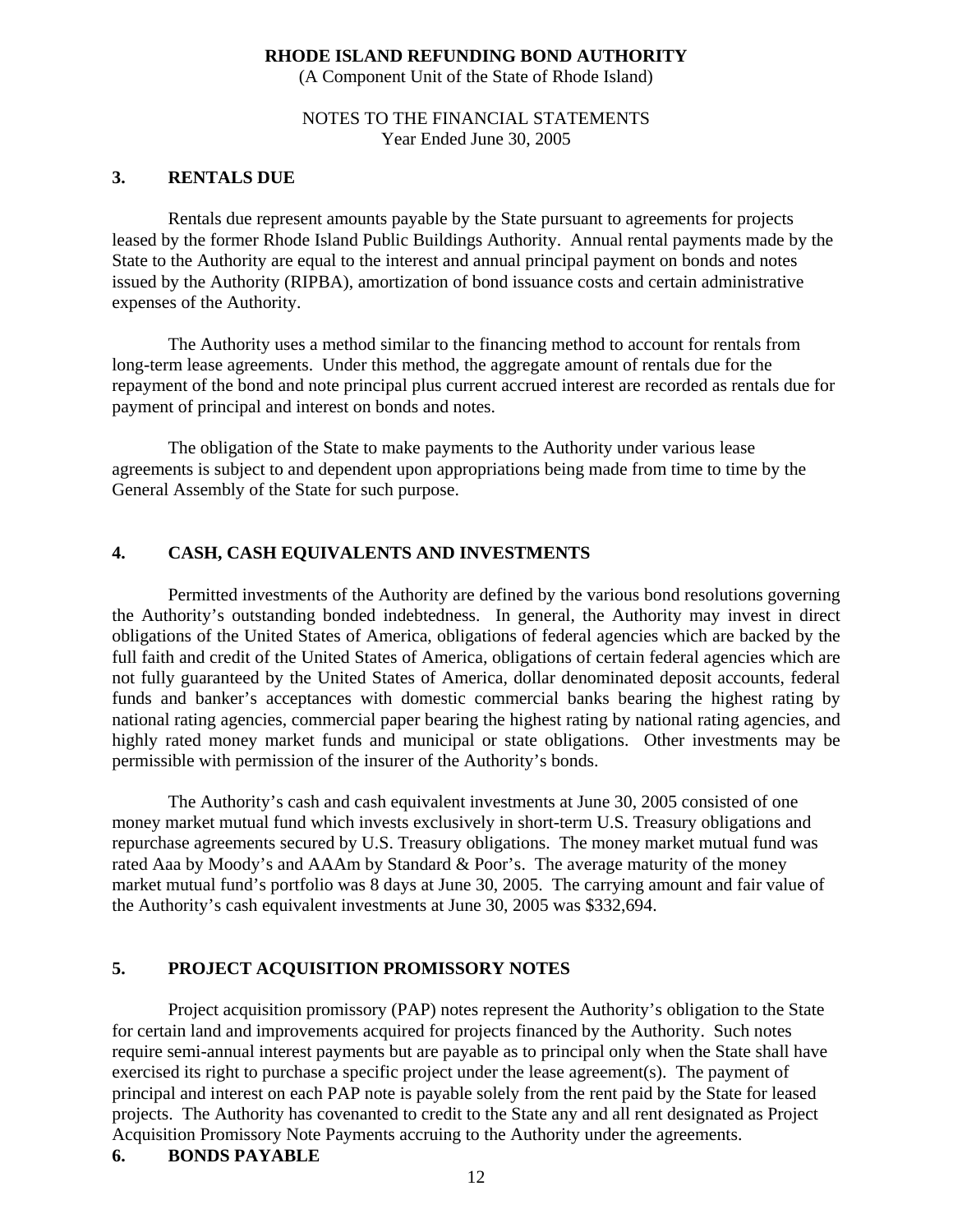(A Component Unit of the State of Rhode Island)

## NOTES TO THE FINANCIAL STATEMENTS Year Ended June 30, 2005

## **Revenue Bonds - 1998 Series A** (Rhode Island Refunding Bond Authority)

 In June 1998, the Authority issued \$39,875,000 in State Public Projects Revenue Bonds, known as the 1998 Series A Bonds. These bonds, which have interest rates ranging from 4.25% to 5.25% and mature at various dates through 2010, are secured by lease rentals payable by the State of Rhode Island pursuant to lease agreements.

 Proceeds of the 1998 Series A issue and related debt service reserve funds were used to effect the complete refunding of four of the former Public Building Authority's State Public Projects Revenue Bonds.

Principal amount outstanding at June 30, 2005 - \$30,830,000.

## **Revenue Bonds – 2003 Series A** (Rhode Island Refunding Bond Authority)

In May 2003, the Authority issued \$67,625,000 in State Public Projects Revenue Bonds dated April 1, 2003 which are known as the 2003 Series A Bonds. These bonds, which have interest rates ranging from 3.0% to 5.0% and mature at various dates through 2008, are secured by lease rentals payable by the State of Rhode Island pursuant to lease agreements.

Proceeds of the 2003 Series A issue were used to defease the 1993 Series A revenue bonds.

Principal amount outstanding at June 30, 2005 - \$43,785,000.

Debt service requirements from July 1, 2005 to maturity are summarized below for each issue outstanding as of June 30, 2005:

|                       | <b>Revenue Bonds -</b><br>1998 Series A |                           | <b>Revenue Bonds -</b><br>2003 Series A |                 | <b>Total – All issues</b> |                 |
|-----------------------|-----------------------------------------|---------------------------|-----------------------------------------|-----------------|---------------------------|-----------------|
| <u>Fiscal</u><br>Year | <b>Principal</b>                        | <b>Interest</b>           | <b>Principal</b>                        | <b>Interest</b> | <b>Principal</b>          | <b>Interest</b> |
| 2006                  | 6,645,000                               | 1,576,181                 | 7,650,000                               | 1,986,025       | 14,295,000                | 3,562,206       |
| 2007                  | 6,975,000                               | 1,243,931                 | 10,635,000                              | 1,540,875       | 17,610,000                | 2,784,806       |
| 2008                  | 1,335,000                               | 895,181                   | 17,140,000                              | 846,500         | 18,475,000                | 1,741,681       |
| 2009                  | 9,835,000                               | 833,438                   | 8,360,000                               | 209,000         | 18,195,000                | 1,042,438       |
| 2010                  | 6,040,000                               | 317,100                   |                                         |                 | 6,040,000                 | 317,100         |
| Total                 | \$30,830,000                            | \$4,865,831               | \$43,785,000                            | \$4,582,400     | \$74,615,000              | \$9,448,231     |
|                       |                                         | <b>Bonds Payable, Net</b> |                                         |                 |                           |                 |
|                       | Total bond principal                    |                           |                                         |                 | \$74,615,000              |                 |
|                       |                                         | Add: bond premium         | 2,155,981                               |                 |                           |                 |
|                       | deferred amount on refunding            |                           |                                         |                 | 826,940                   |                 |
|                       | Less: bond discount                     |                           |                                         |                 | (294, 293)                |                 |
|                       |                                         | Bonds payable, net        | \$77,303,628                            |                 |                           |                 |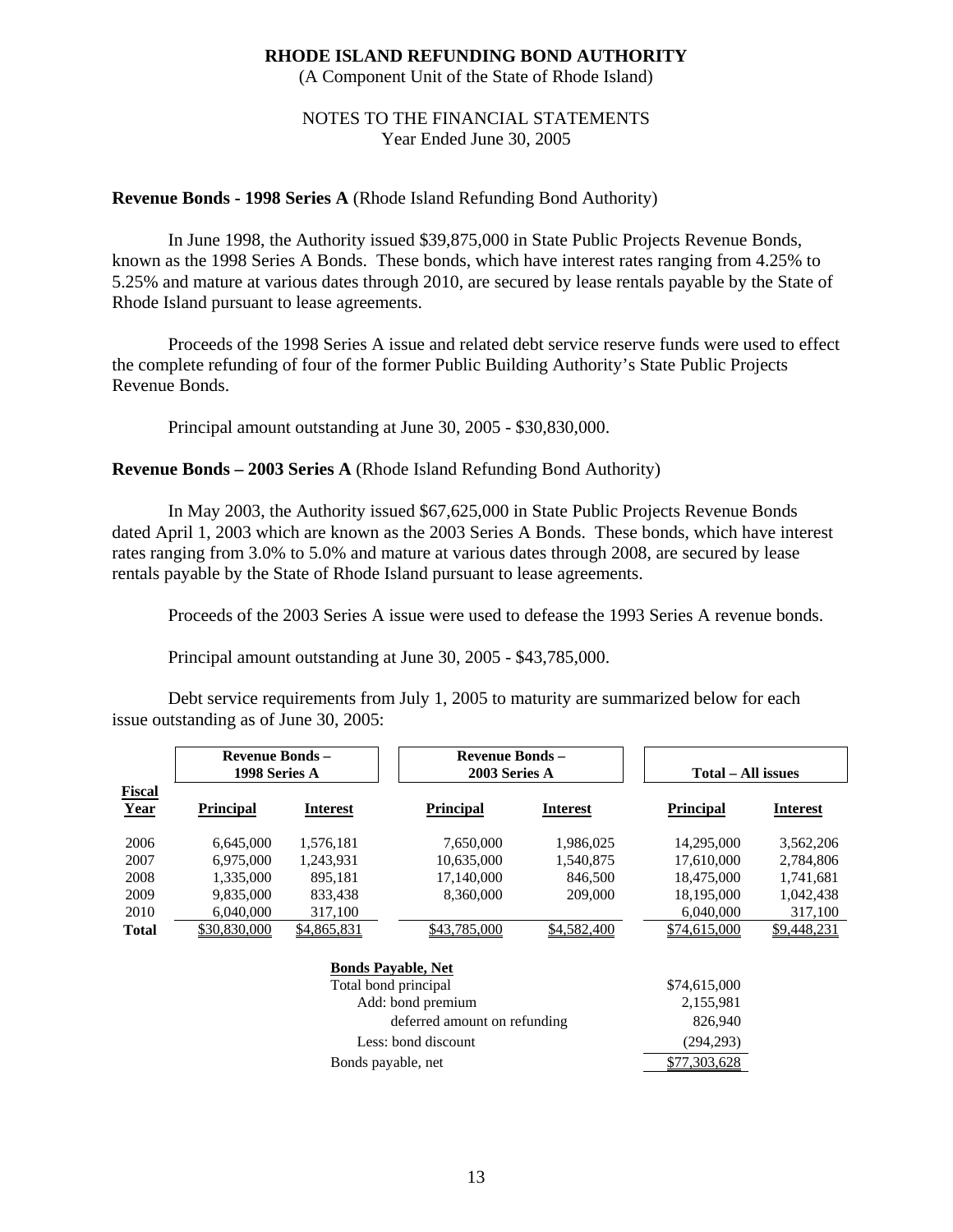(A Component Unit of the State of Rhode Island)

## NOTES TO THE FINANCIAL STATEMENTS Year Ended June 30, 2005

## **7. NET ASSETS - Unrestricted**

The Authority has designated \$100,000 of net assets to cover future contingencies.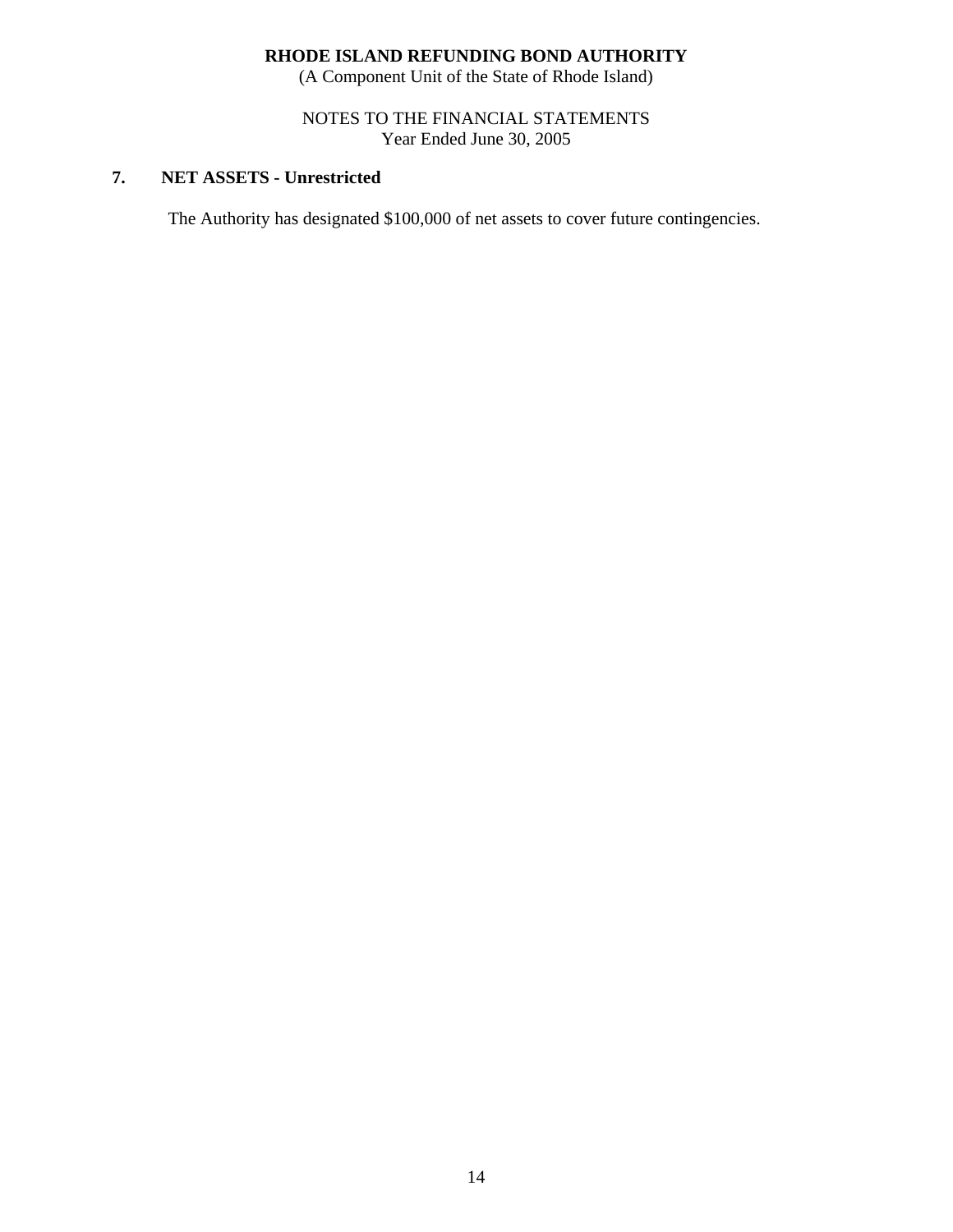## **RHODE ISLAND REFUNDING BOND AUTHORITY COMBINING STATEMENT OF NET ASSETS JUNE 30, 2005**

|                                      | <b>General</b><br><b>Fund</b> |               | <b>Bond</b><br>Fund | <b>Total</b>     |
|--------------------------------------|-------------------------------|---------------|---------------------|------------------|
| <b>ASSETS</b>                        |                               |               |                     |                  |
| Current assets:                      |                               |               |                     |                  |
| Cash and cash equivalents            | \$<br>298,074                 | $\mathsf{\$}$ | 34,620              | \$<br>332,694    |
| Due from State                       | 1,373                         |               |                     | 1,373            |
| Rentals due                          |                               |               | 15,695,279          | 15,695,279       |
| Total current assets                 | 299,447                       |               | 15,729,899          | 16,029,346       |
| Noncurrent assets:                   |                               |               |                     |                  |
| Rentals due                          |                               |               | 65,981,208          | 65,981,208       |
| Debt issuance costs                  |                               |               | 1,429,016           | 1,429,016        |
| Total noncurrent assets              |                               |               | 67,410,224          | 67,410,224       |
| <b>Total assets</b>                  | \$<br>299,447                 | \$            | 83,140,123          | \$<br>83,439,570 |
| <b>LIABILITIES</b>                   |                               |               |                     |                  |
| Current liabilities:                 |                               |               |                     |                  |
| Accounts payable                     | \$<br>1,114                   | \$            |                     | \$<br>1,114      |
| Interest payable                     |                               |               | 1,401,419           | 1,401,419        |
| Bonds payable (net)                  |                               |               | 14,295,000          | 14,295,000       |
| <b>Total current liabilities</b>     | 1,114                         |               | 15,696,419          | 15,697,533       |
| Noncurrent liabilities:              |                               |               |                     |                  |
| Project acquisition promissory notes |                               |               | 4,435,076           | 4,435,076        |
| Bonds payable, (net)                 |                               |               | 63,008,628          | 63,008,628       |
| Total noncurrent liabilities         |                               |               | 67,443,704          | 67,443,704       |
| <b>Total liabilities</b>             | 1,114                         |               | 83,140,123          | 83, 141, 237     |
| <b>NET ASSETS</b>                    |                               |               |                     |                  |
| Unrestricted                         | 298,333                       |               |                     | 298,333          |
| <b>Total net assets</b>              | \$<br>298,333                 | \$            |                     | \$<br>298,333    |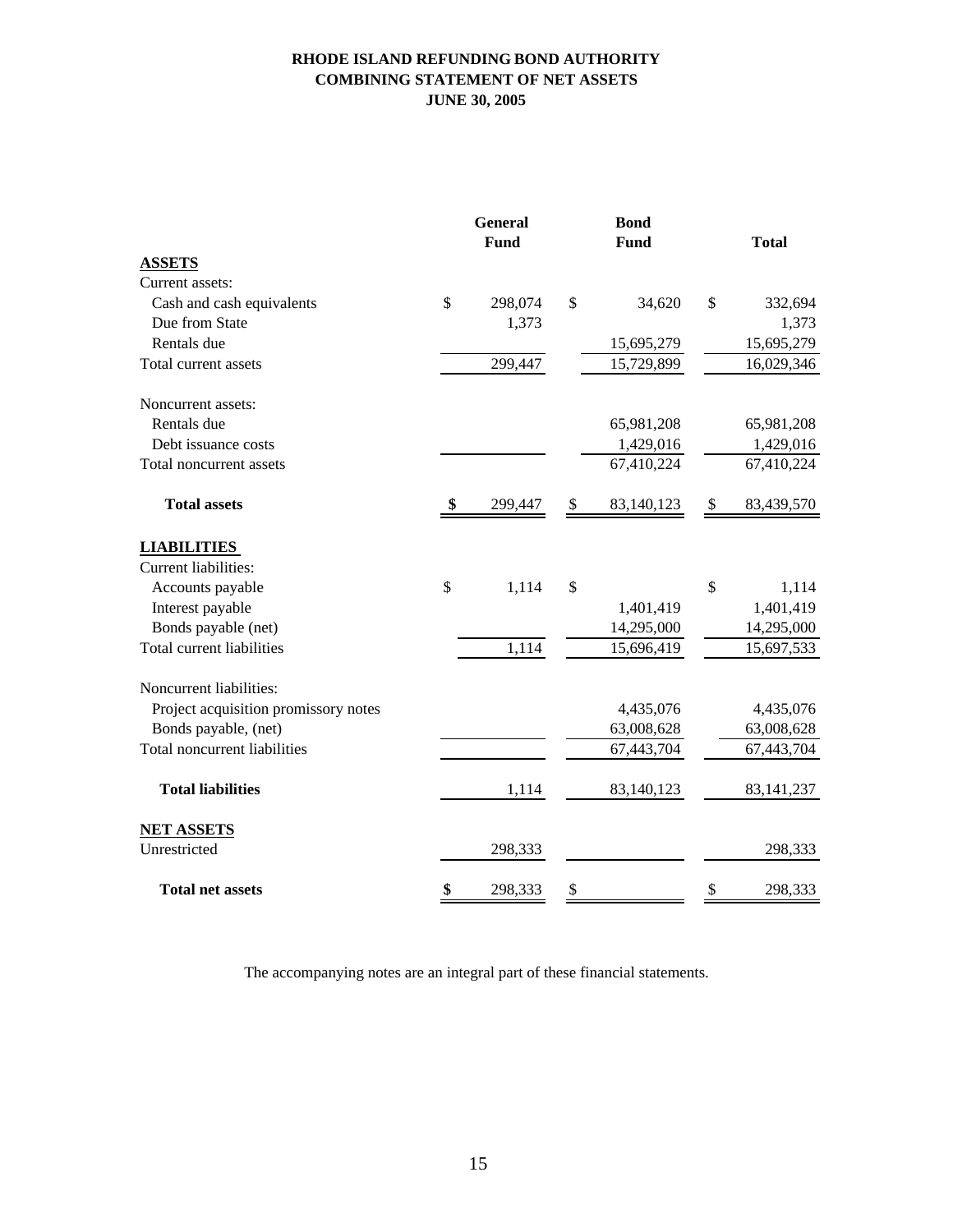## **RHODE ISLAND REFUNDING BOND AUTHORITY COMBINING STATEMENT OF REVENUES,EXPENSES AND CHANGES IN NET ASSETS FISCAL YEAR ENDED JUNE 30, 2005**

|                                     | <b>General</b> | <b>Bond</b>     |                 |
|-------------------------------------|----------------|-----------------|-----------------|
|                                     | Fund           | Fund            | <b>Total</b>    |
| <b>Operating revenues</b>           |                |                 |                 |
| Rental income                       | \$             | \$<br>2,739,124 | \$<br>2,739,124 |
| Recovery of administrative costs    | 31,614         |                 | 31,614          |
| <b>Total operating revenues</b>     | 31,614         | 2,739,124       | 2,770,738       |
| <b>Operating expenses</b>           |                |                 |                 |
| Interest expense                    |                | 2,332,543       | 2,332,543       |
| Amortization of debt issuance costs |                | 407,886         | 407,886         |
| Personal services                   | 18,882         |                 | 18,882          |
| Trustee fees                        | 7,500          |                 | 7,500           |
| Professional services               | 5,232          |                 | 5,232           |
| <b>Total operating expenses</b>     | 31,614         | 2,740,429       | 2,772,043       |
| <b>Operating income (loss)</b>      |                | (1,305)         | (1,305)         |
| Nonoperating revenue                |                |                 |                 |
| Investment income                   | 4,067          | 1,305           | 5,372           |
| <b>Total nonoperating revenue</b>   | 4,067          | 1,305           | 5,372           |
| Change in net assets                | 4,067          |                 | 4,067           |
| Net assets, July 1, 2004            | 294,266        |                 | 294,266         |
| Net assets, June 30, 2005           | 298,333        | \$              | \$<br>298,333   |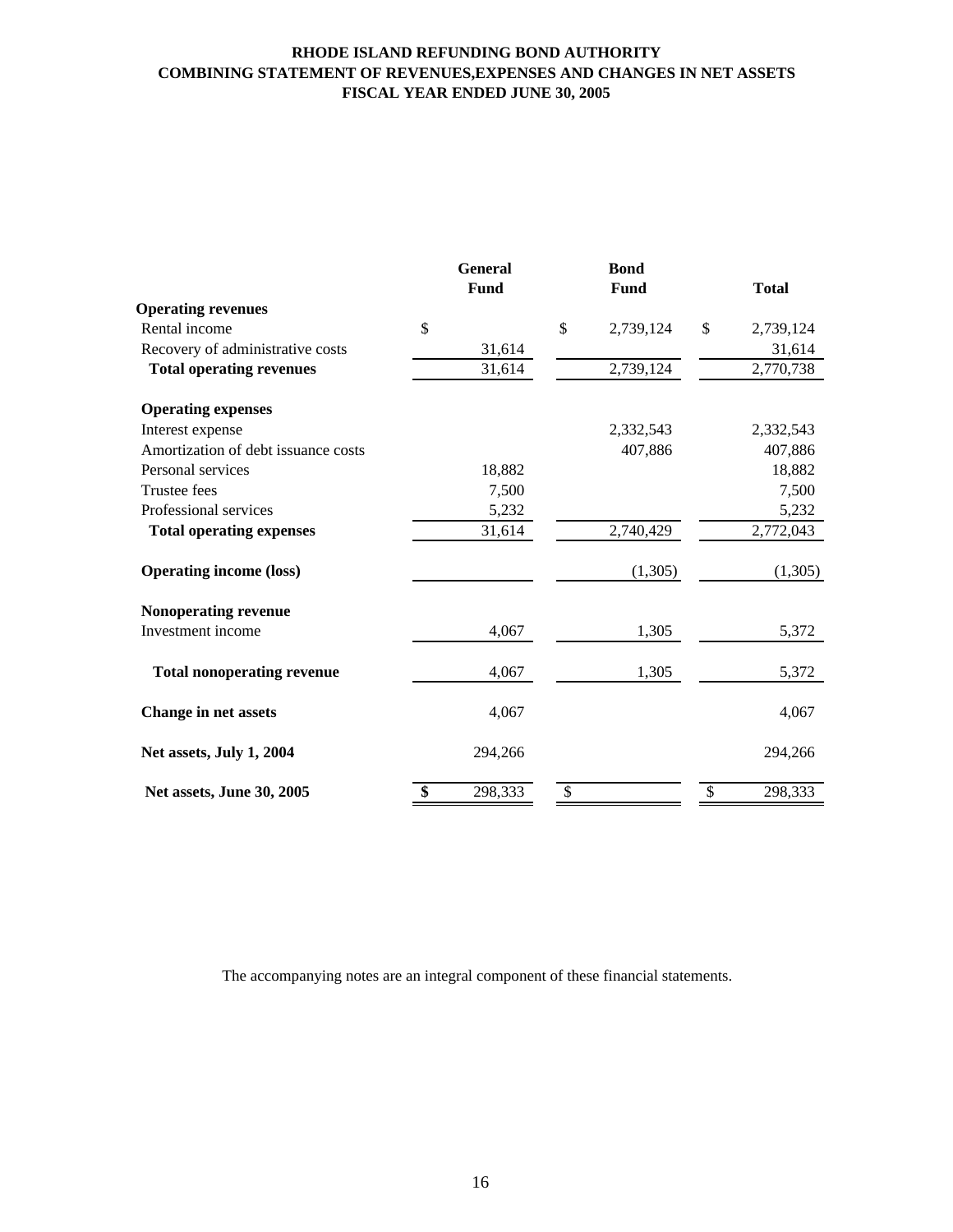## **RHODE ISLAND REFUNDING BOND AUTHORITY COMBINING STATEMENT OF CASH FLOWS FISCAL YEAR ENDED JUNE 30, 2005**

|                                                                                                |               | <b>General</b> | <b>Bond</b>                    |                                |
|------------------------------------------------------------------------------------------------|---------------|----------------|--------------------------------|--------------------------------|
|                                                                                                |               | Fund           | Fund                           | <b>Total</b>                   |
| Cash flows from operating activities:                                                          |               |                |                                |                                |
| Cash received for:                                                                             |               |                |                                |                                |
| Administrative costs                                                                           | \$            | 31,614         | \$                             | \$<br>31,614                   |
| Rents                                                                                          |               |                | 13,601,042                     | 13,601,042                     |
| Cash paid for:                                                                                 |               |                |                                |                                |
| Personal services                                                                              |               | (18, 882)      |                                | (18, 882)                      |
| Trustee fees                                                                                   |               | (7,500)        |                                | (7,500)                        |
| Other goods and services                                                                       |               | (5,232)        |                                | (5,232)                        |
| Net cash provided by operating activities                                                      |               |                | 13,601,042                     | 13,601,042                     |
| Cash flows from capital and related financing activities:                                      |               |                |                                |                                |
| Principal paid on debt                                                                         |               |                | (10, 115, 000)                 | (10, 115, 000)                 |
| Interest paid on debt                                                                          |               |                | (3,980,780)                    | (3,980,780)                    |
| Net cash used for capital and related                                                          |               |                |                                |                                |
| financing activities                                                                           |               |                | (14,095,780)                   | (14,095,780)                   |
| Cash flows from investing activities:                                                          |               |                |                                |                                |
| Interest received                                                                              |               | 4,066          | 1,305                          | 5,371                          |
| Net cash provided by investing activities                                                      |               | 4,066          | 1,305                          | 5,371                          |
| Net increase (decrease) in cash and cash equivalents                                           |               | 4,066          | (493, 433)                     | (489, 367)                     |
| Cash and cash equivalents, July 1, 2004                                                        |               | 294,008        | 528,053                        | 822,061                        |
| Cash and cash equivalents, June 30, 2005                                                       | $\frac{1}{2}$ | 298,074        | \$<br>34,620                   | \$<br>332,694                  |
| Reconciliation of operating income to net<br>cash provided by (used for) operating activities: |               |                |                                |                                |
| Operating income (loss)                                                                        | \$            |                | \$<br>(1,305)                  | \$<br>(1,305)                  |
| <b>Adjustments:</b>                                                                            |               |                |                                |                                |
| Amortization of debt issuance costs                                                            |               |                | 407,886                        | 407,886                        |
| Amortization of premium, discount and deferred amount                                          |               |                |                                |                                |
| on refunding (net)                                                                             |               |                | (2,021,747)                    | (2,021,747)                    |
| Principal paid on debt included in cash flows from capital                                     |               |                |                                |                                |
| and related financing activities                                                               |               |                | 10,115,000                     | 10,115,000                     |
| Interest paid on debt included in cash flows from capital                                      |               |                |                                |                                |
| and related financing activities                                                               |               |                | 3,980,780                      | 3,980,780                      |
| Changes in assets and liabilities:                                                             |               |                |                                |                                |
| Rentals due                                                                                    |               |                | 1,234,527                      | 1,234,527                      |
| Interest payable                                                                               |               |                | (114,099)                      | (114,099)                      |
| <b>Total adjustments</b><br>Net cash provided by operating activities                          | \$            |                | \$<br>13,602,347<br>13,601,042 | \$<br>13,602,347<br>13,601,042 |
|                                                                                                |               |                |                                |                                |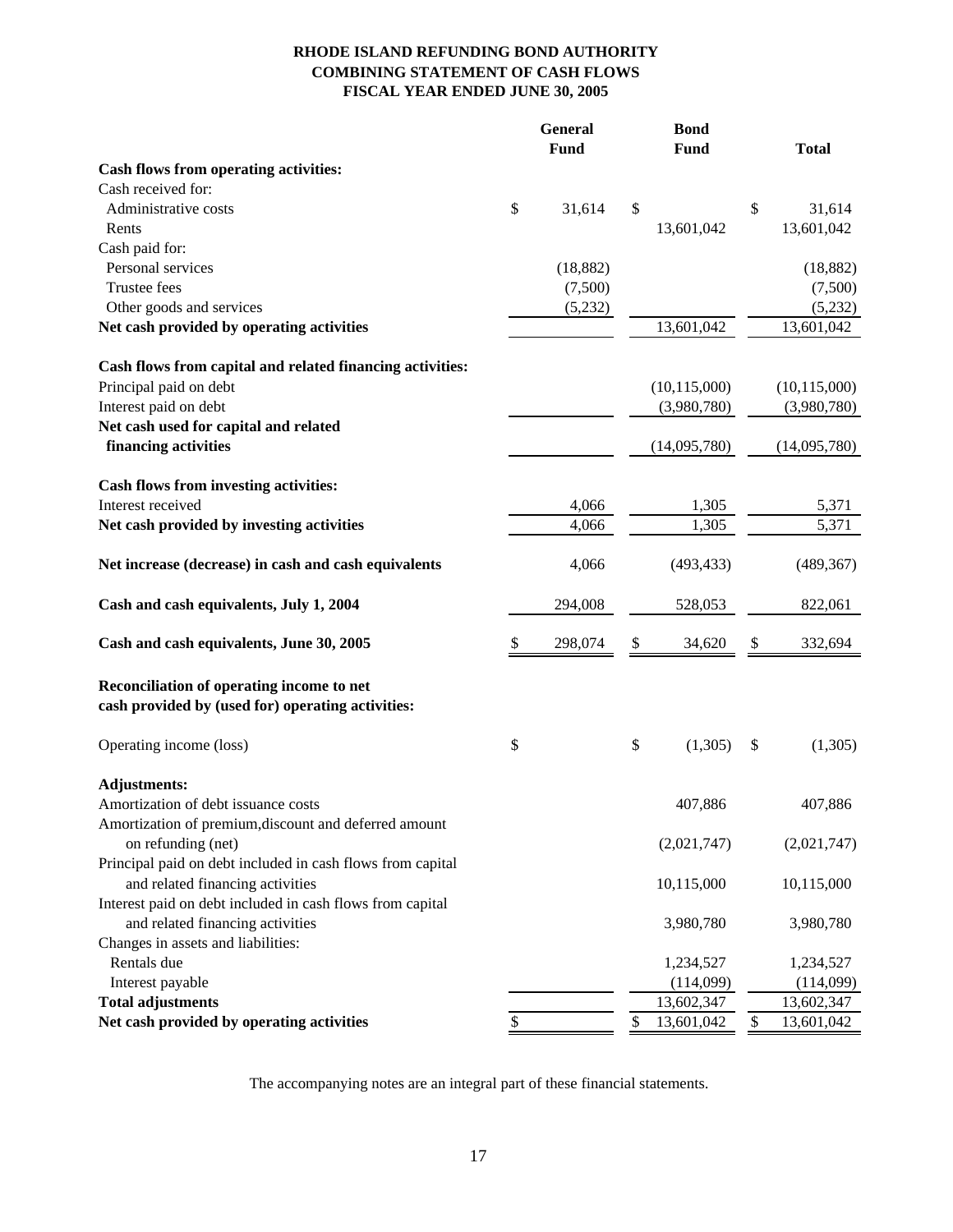

## **INDEPENDENT AUDITOR'S REPORT ON INTERNAL CONTROL OVER FINANCIAL REPORTING AND ON COMPLIANCE AND OTHER MATTERS BASED ON AN AUDIT OF FINANCIAL STATEMENTS PERFORMED IN ACCORDANCE WITH** *GOVERNMENT AUDITING STANDARDS*

## JOINT COMMITTEE ON LEGISLATIVE SERVICES, GENERAL ASSEMBLY STATE OF RHODE ISLAND AND PROVIDENCE PLANTATIONS:

## BOARD OF DIRECTORS OF THE RHODE ISLAND REFUNDING BOND AUTHORITY:

We have audited the financial statements of the Rhode Island Refunding Bond Authority (the Authority), a component unit of the State of Rhode Island, as of and for the year ended June 30, 2005, and have issued our report thereon dated October 4, 2005. We conducted our audit in accordance with auditing standards generally accepted in the United States of America and the standards applicable to financial audits contained in *Government Auditing Standards*, issued by the Comptroller General of the United States.

## Internal Control Over Financial Reporting

In planning and performing our audit, we considered the Authority's internal control over financial reporting in order to determine our auditing procedures for the purpose of expressing our opinion on the financial statements and not to provide an opinion on the internal control over financial reporting. Our consideration of the internal control over financial reporting would not necessarily disclose all matters in the internal control that might be material weaknesses. A material weakness is a reportable condition in which the design or operation of one or more of the internal control components does not reduce to a relatively low level the risk that misstatements caused by error or fraud in amounts that would be material in relation to the financial statements being audited may occur and not be detected within a timely period by employees in the normal course of performing their assigned functions. We noted no matters involving the internal control over financial reporting and its operation that we consider to be material weaknesses.

## Compliance and Other Matters

As part of obtaining reasonable assurance about whether the Authority's financial statements are free of material misstatement, we performed tests of its compliance with certain provisions of laws, regulations, and contracts, noncompliance with which could have a direct and material effect on the determination of financial statement amounts. However, providing an opinion on compliance with those provisions was not an objective of our audit, and accordingly, we do not express such an opinion. The results of our tests disclosed no instances of noncompliance or other matters that are required to be reported under *Government Auditing Standards.*